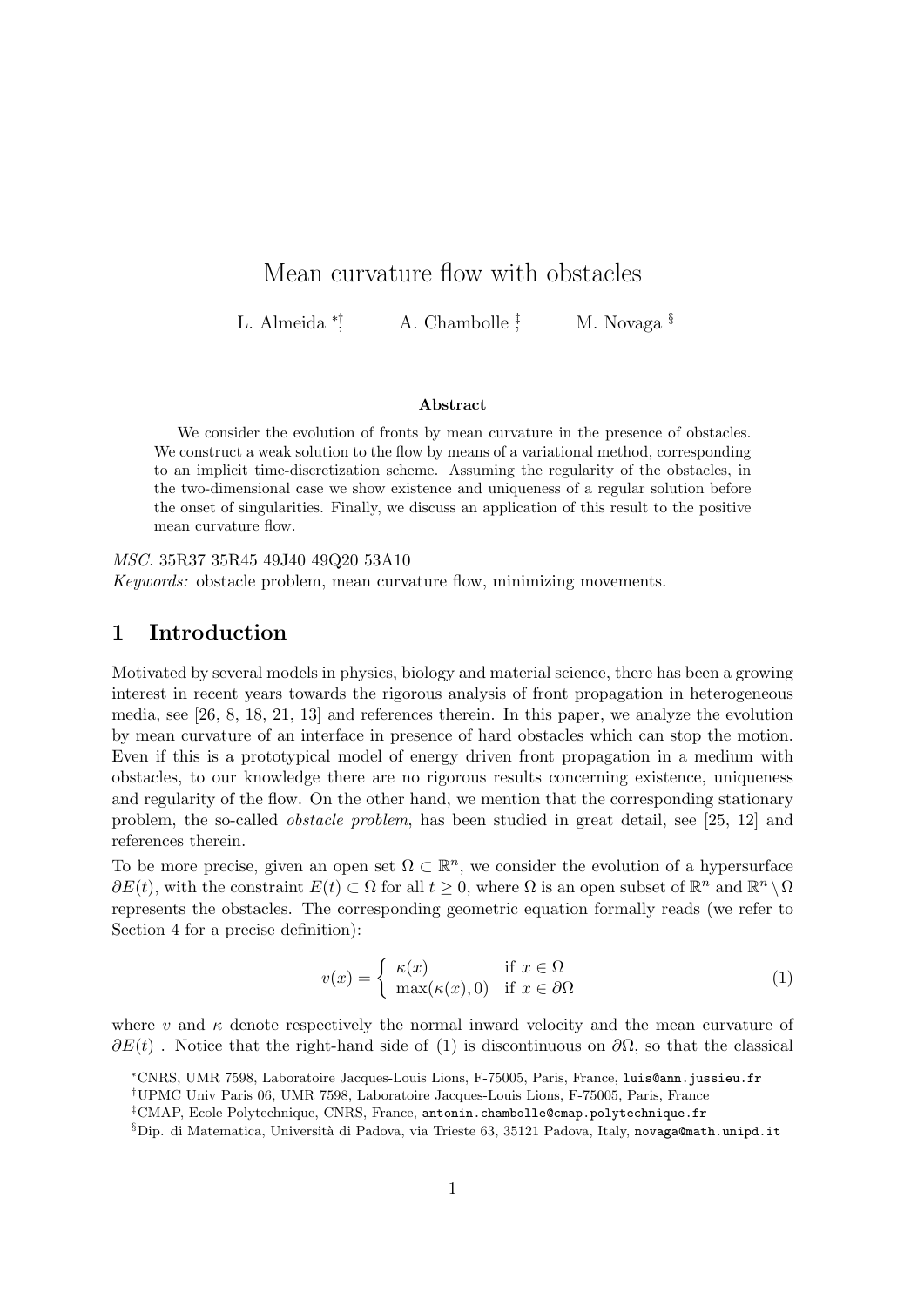viscosity theory [19] does not apply to this case (see however [20, 9] for a possible approach in this direction).

We are particularly interested in existence and uniqueness of smooth (that is  $C^{1,1}$ ) solutions to (1). We tackle this problem by means of a variational method first introduced in [5, 24] (see also [6] for a simpler description of the same approach), which is based on an implicit time-discretization scheme for (1).

After showing the consistency of the scheme with regular solutions (Theorem 4.7), we obtain a comparison principle and uniqueness of smooth solutions in any dimensions (Corollary 4.8). Moreover, in the two-dimensional case we are also able to prove local in time existence of solutions (Theorem 5.3). Notice that in general one cannot expect existence of regular solutions for all time, due to the presence of singularities of the flow (even in dimension 2). On the other hand, due to the presence of the obstacles, regular solutions do not necessarily vanish in finite time and may exist for all times. Eventually, we apply our result to the positive curvature flow in two dimensions, obtaining a short time existence and uniqueness result (Corollary 6.5) for  $C^{1,1}$ -regular flows. Indeed, such evolution can be seen as a curvature flow where the obstacle is given by the complementary of the initial set.

We point out that the study of the positive curvature flow in Section 6 is related to some biological models which originally motivated our work: in several recent studies of actomyosin cable contraction in morphogenesis and tissue repair there is increasing evidence that the contractile structure forms only in the positive curvature part of the boundary curve (see [4, 3] and references therein). Since the contraction of such actomyosin structures can be associated with curvature terms (see  $[22, 1, 2]$ ), this leads very naturally to consider the positive curvature flow problem.

Notice that a set evolving according to this law is always nonincreasing with respect to inclusion, which is a feature not satisfied by the usual curvature flow. This shows why assembling the contractile structure only in the positive curvature portion of the boundary (instead of all around) and thus doing positive curvature flow (instead of usual curvature flow) is an interesting way to evolve from the biological point of view: it corresponds to making our wound (or hole) close in a manner where we never abandon any portion of the surface we have already managed to cover since we started closing.

We also remark that the positive curvature flow is useful in the context of image analysis [27, p. 204], and appears naturally in some differential games [23].

# 2 Notation

Given an open set  $A \subseteq \mathbb{R}^n$ , a function  $u \in L^1(A)$  whose distributional gradient  $Du$  is a Radon measure with finite total variation in A is called a function of bounded variation, and the space of such functions will be denoted by  $BV(A)$ . The total variation of Du on A turns out to be

$$
\sup \left\{ \int_A u \, \text{div } z \, dx : z \in C_0^{\infty}(A; \mathbb{R}^n), \, |z(x)| \le 1 \, \forall x \in A \right\},\tag{2}
$$

and will be denoted by  $|Du|(A)$  or by  $\int_A |Du|$ . The map  $u \to |Du|(A)$  is  $L^1(A)$ -lower semicontinuous, and  $BV(A)$  is a Banach space when endowed with the norm  $||u|| := \int_A |u| dx +$  $|Du|(A)$ . We refer to [7] for a comprehensive treatment of the subject.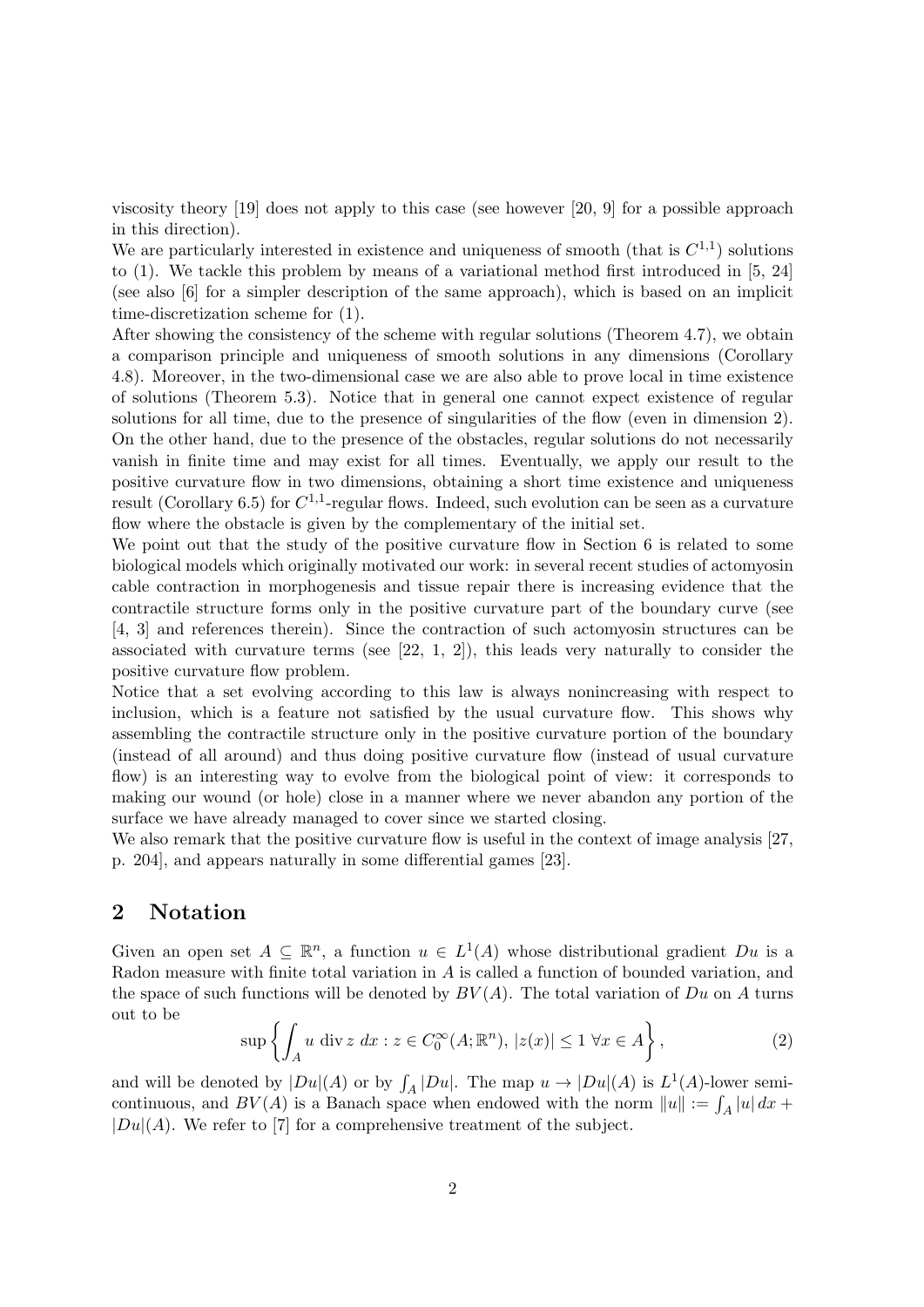We say that a set E satisfies the exterior (resp. interior) R-ball condition, for some  $R > 0$ , if for any  $x \in \partial E$  there exists a ball  $B_R(x')$ , with  $x \in \partial B_R(x')$  and  $B_R(x') \cap E = \emptyset$  (resp.  $B_R(x') \subseteq E$ ). Notice that a set E with compact boundary satisfies both the interior and the exterior R-ball condition, for some  $R > 0$ , if and only if  $\partial E$  is of class  $C^{1,1}$ .

### 3 The implicit scheme

Following the celebrated papers [5, 24], we shall define an implicit time discrete scheme for (1). As a preliminary step, we consider solutions of the Total Variation minimization problem with obstacles; the scheme is then defined in Definition 4.2 below.

Let  $B \subset \mathbb{R}^n$  be an open set and let  $v : B \to [-\infty, \infty)$  be a measurable function, with  $v^+ \in$  $L^2(B)$ . Following [5, 15, 24], given  $h > 0$  and  $f \in L^2(B)$ , we let  $S_{h,v}(f, B) \in L^2(B) \cap BV(B)$ be the unique minimizer of the problem

$$
\min_{u \ge v} \int_B |Du| + \frac{1}{2h} \int_B (u - f)^2 dx.
$$
\n(3)

We have the following comparison result (see [15, Lemma 2.1]).

**Proposition 3.1.** The operator  $S_{h,\cdot}(\cdot, B)$  is monotone, in the sense that  $u_1 = S_{h,v_1}(f_1, B) \geq$  $u_2 = S_{h,v_2}(f_2, B)$  whenever  $f_1 \ge f_2$  and  $v_1 \ge v_2$  a.e.

*Proof.* The idea is simply to compare the sum of the energies of  $u_1$  and  $u_2$ , with the sum of the energy of  $u_1 \wedge u_2$  (which is admissible in the problem defining  $u_2$ ) and of  $u_1 \vee u_2$  (which is admissible in the problem defining  $u_1$ ). The conclusion follows from the uniqueness of the solution to (3).  $\Box$ 

**Proposition 3.2.** Assume  $f, v^+ \in L^{\infty}(B)$ : then  $u = S_{h,v}(f, B) \in L^{\infty}(B)$  and

$$
||S_{h,v}(f,B)||_{L^{\infty}(B)} \leq \max \left( ||f||_{L^{\infty}(B)}, ||v^{+}||_{L^{\infty}(B)} \right).
$$

*Proof.* Again, the proof is trivial. It is enough check that the energy of  $u_M = (u \vee -M) \wedge M$  is less than the energy of u, while  $u_M$  is admissible as soon as  $M \ge \max\left(\|f\|_{L^\infty(B)}, \|v^+\|_{L^\infty(B)}\right)$ .

**Theorem 3.3.** Let  $v : \mathbb{R}^n \to [-\infty, +\infty)$  be a measurable function with  $v^+ \in L^{\infty}_{loc}(\mathbb{R}^n)$ ,  $f \in L^{\infty}_{loc}(\mathbb{R}^n)$ , and  $h > 0$ . There exists a unique function  $u \in L^{\infty}_{loc}(\mathbb{R}^n) \cap BV_{loc}(\mathbb{R}^n)$ , which we shall denote by  $S_{h,v}f$ , such that for all  $R > 0$  and  $p \in (n, +\infty)$  there holds

$$
\lim_{M \to \infty} \|u - S_{h,v}(f, B_M)\|_{L^p(B_R)} = 0.
$$

This function is characterized by the fact that  $u \geq v$  a.e., and for any R and any  $\varphi \in BV(\mathbb{R}^n)$ with support in  $B_R$  and  $u + \varphi \geq v$  a.e.,

$$
\int_{B_R} |Du| + \frac{1}{2h} \int |u-f|^2 \, dx \ \le \ \int_{B_R} |D(u+\varphi)| + \frac{1}{2h} \int |u+\varphi-f|^2 \, dx \, .
$$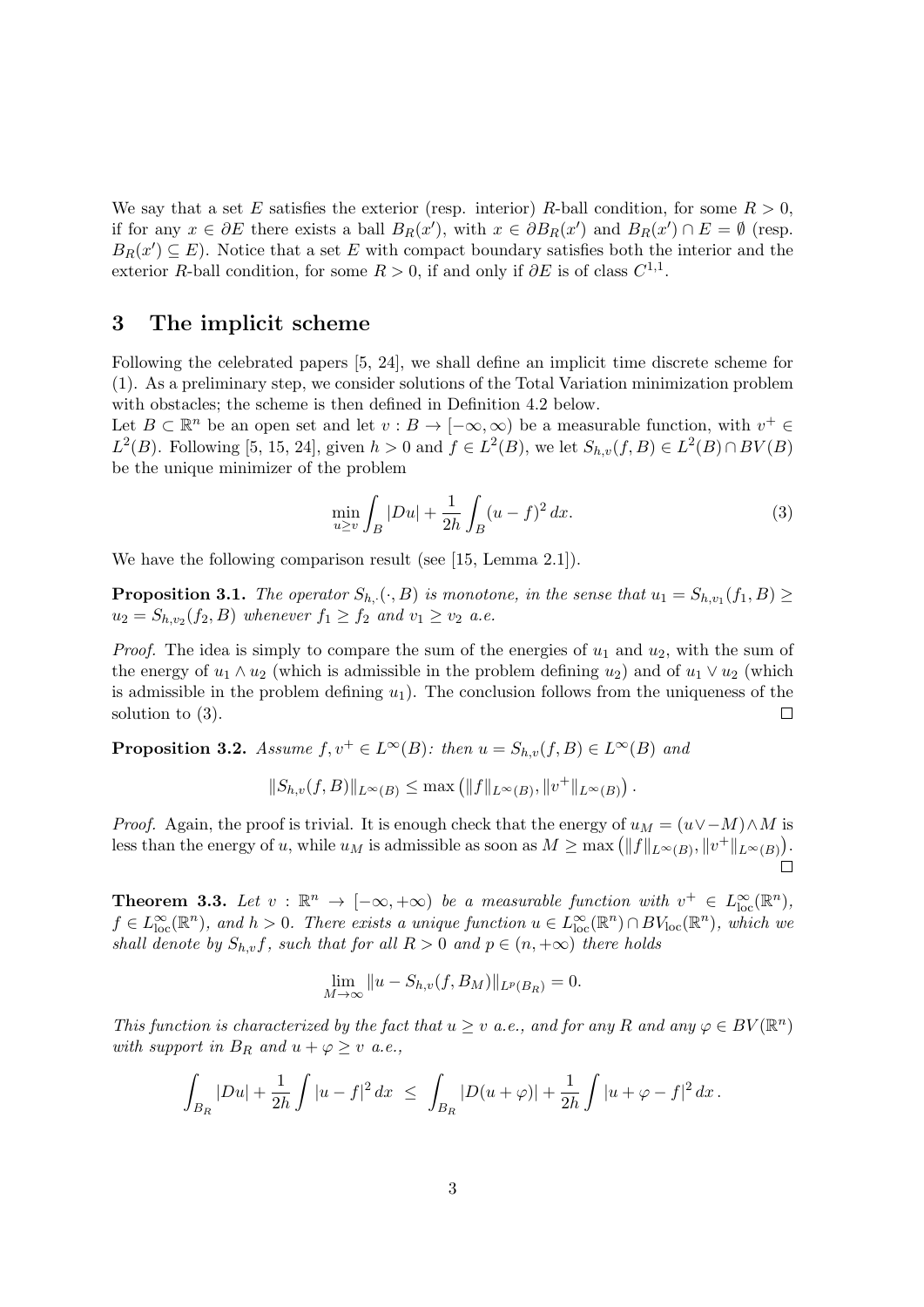*Proof.* We shall show a bit more: for any  $M > 0$ , let us denote by  $u_M$  an arbitrary local minimizer of (3), in the sense that

$$
\int_{B_M} |Du_M| + \frac{1}{2h} \int |u_M - f|^2 \, dx \le \int_{B_M} |D(u_M + \varphi)| + \frac{1}{2h} \int |u_M + \varphi - f|^2 \, dx \tag{4}
$$

for any  $\varphi \in BV(B_M)$  with compact support. We will show that  $(u_M)_{M\geq 2R}$  is a Cauchy sequence in  $L^p(B_R)$ , provided  $p > n$ .

To start, let us consider  $\psi : \mathbb{R} \to \mathbb{R}_+$  a smooth, nondecreasing and bounded function with  $0 \leq \psi(s) \leq Cs^+$  for any s. Let  $M' > M > 0$ , and let  $\varphi \in C_c^{\infty}(B_M; \mathbb{R}_+)$ , which we extend by zero to  $B_{M'}$ . We denote  $u = u_M$ ,  $u' = u_{M'}$ . Let  $t > 0$ : observe that

$$
u'(x) + t\psi(u(x) - u'(x))\varphi(x) \ge u'(x) \ge v(x)
$$
  

$$
u(x) - t\psi(u(x) - u'(x))\varphi(x) \ge u(x) - tC \sup \varphi (u(x) - u'(x))^{+}
$$
  

$$
\ge u(x) - (u(x) - u'(x))^{+}
$$
  

$$
= \min\{u(x), u'(x)\}
$$
  

$$
\ge v(x)
$$

for almost every  $x \in \mathbb{R}^n$ , as soon as  $t \leq (C \sup \varphi)^{-1}$ . Hence, we deduce from  $(4)$  that for t small enough,

$$
\int_{B_M} |D(u - t\psi(u - u')\varphi| + \frac{1}{2h} \int_{B_M} |u - t\psi(u - u')\varphi - f|^2 dx
$$
\n
$$
\geq \int_{B_M} |Du| + \frac{1}{2h} \int_{B_M} |u - f|^2 dx
$$

and

$$
\int_{B_M} |D(u' + t\psi(u - u')\varphi| + \frac{1}{2h} \int_{B_M} |u' + t\psi(u - u')\varphi - f|^2 dx
$$
  
\n
$$
\geq \int_{B_M} |Du'| + \frac{1}{2h} \int_{B_M} |u' - f|^2 dx,
$$

which we sum to obtain

$$
\frac{t}{h} \int_{B_M} (u - u')\psi(u - u')\varphi dx \leq \frac{t^2}{2h} \int_{B_M} g^2 dx \n+ \int_{B_M} |Du - t\psi'(u - u')(Du - u')\varphi - t\psi(u - u')\nabla\varphi| \n+ |D(u' + t\psi'(u - u')(Du - Du')\varphi + t\psi(u - u')\nabla\varphi| - |Du| - |Du'|.
$$

For  $\rho \leq t \|\varphi\|_{\infty} \|\psi'\|_{\infty} \leq 1$  and t small enough, the integrand in the right-hand side has the form

$$
|p - \rho(p - p') - tq| + |p' + \rho(p - p') + tq| - |p| - |q|
$$
  
\n
$$
\leq 2t|q| + (1 - \rho)|p| + \rho|p'| + (1 - \rho)|p'| + \rho|p| - |p| - |q| = 2t|q|
$$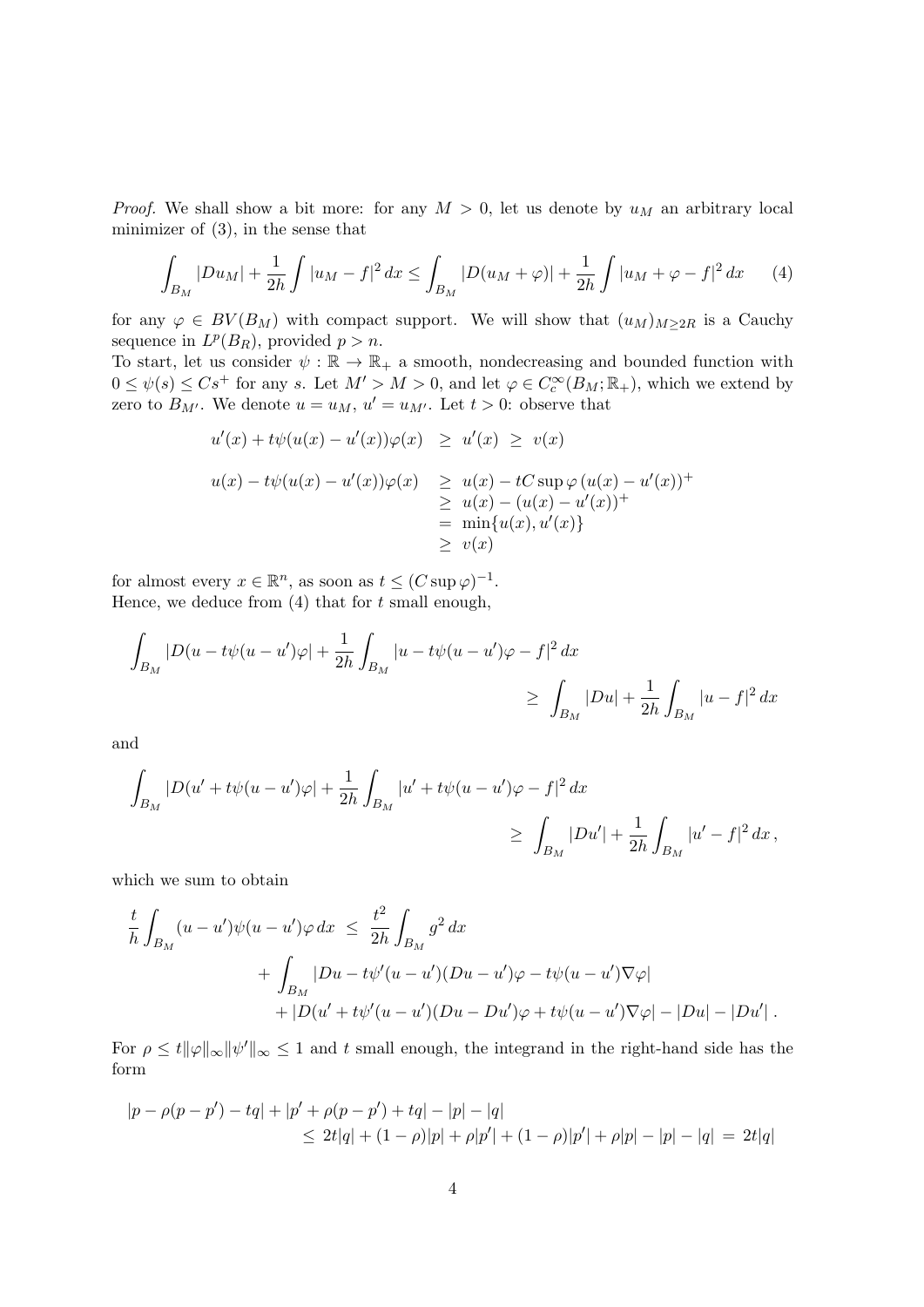and we obtain

$$
\frac{t}{h} \int_{B_M} (u - u') \psi(u - u') \varphi \, dx \ \leq \ \frac{t^2}{2h} \int_{B_M} g^2 \, dx \ + \ 2t \int_{B_M} \psi(u - u') |\nabla \varphi| \, dx \, .
$$

Dividing by t and letting  $t \to 0$ , we deduce

$$
\int_{B_M} (u - u')\psi(u - u')\varphi \, dx \leq 2h \int_{B_M} \psi(u - u')|\nabla \varphi| \, dx. \tag{5}
$$

Now, by approximation this remains valid for  $\psi(s) = (s^+)^{p-1}$ , while we can take  $\varphi(x) =$  $\varphi_0(|x|/M)^p$ , for some  $\varphi_0 \in C_c^{\infty}([0,1); \mathbb{R}_+)$  which is 1 on  $[0,1/2]$ . It follows from (5) and Hölder's inequality that

$$
\int_{B_M} \left[ (u - u')^+ \varphi_0(|x|/M) \right]^p dx
$$
\n
$$
\leq 2h \int_{B_M} \left[ (u - u')^+ \varphi_0(|x|/M) \right]^{p-1} \frac{p}{R} \left| \varphi'_0(|x|/M) \right| dx
$$
\n
$$
\leq 2h \left[ \int_{B_M} \left[ (u - u')^+ \varphi_0(|x|/M) \right]^p \right]^{1 - \frac{1}{p}} \left[ \left( \frac{p}{R} \right)^p |\varphi'_0(|x|/M) |^p \right]^{\frac{1}{p}}.
$$

Hence:

$$
\left\| (u - u')^+ \varphi_0 \left( \frac{| \cdot |}{M} \right) \right\|_{L^p(B_M)} \leq \frac{2hp\omega_n^{1/p}}{M^{1 - n/p}}
$$

with  $\omega_n$  the volume of the unit ball. Exchanging the roles of u and u' in the previous proof, we find that

$$
||u_M - u_{M'}||_{L^p(B_{M/2})} \le \frac{2hp \,\omega_n^{1/p}}{M^{1-n/p}}.
$$
\n(6)

 $\Box$ 

As in particular  $u_M$  (or  $u_{M'}$ ) could, in this calculation, have been chosen to be the minimizer  $S_{h,v}(f, B_M)$ , which is bounded by Proposition 3.2, we obtain that  $u_{M'} \in L^p(B_{M/2})$  (as well as  $u_M$ ). Hence, choosing  $R > 0$ , we see that  $(u_M)_{M \geq 2R}$  defines a Cauchy sequence in  $L^p(B_R)$ , provided  $p > n$ . It follows that it converges to some limit  $u \in L^p(B_R)$ . As R is arbitrary, we build in this way a function  $u$  which clearly satisfies the thesis of the theorem.  $\Box$ 

Corollary 3.4. Assume  $f \ge f'$ ,  $v \ge v'$ ,  $h > 0$ , then  $S_{h,v}(f) \ge S_{h,v'}(f')$ .

*Proof.* It follows from Proposition 3.1 and the definition of  $S_{h,v}$ .

**Corollary 3.5.** If f, v are uniformly continuous on  $\mathbb{R}^n$ , with a modulus of continuity  $\omega(\cdot)$ , then  $S_{h,v}f$  is also uniformly continuous with the same modulus of continuity.

*Proof.* It follows from the previous corollary. For  $z \in \mathbb{R}^n$ , let  $v'(x) := v(x-z) - \omega(|z|) \le v(x)$ and  $f'(x) := f(x - z) - \omega(|z|) \le f(x)$ . Then,  $S_{h,v'}f' = S_{h,v}f(-z) - \omega(|z|) \le S_{h,v}f$ , which shows the corollary.  $\Box$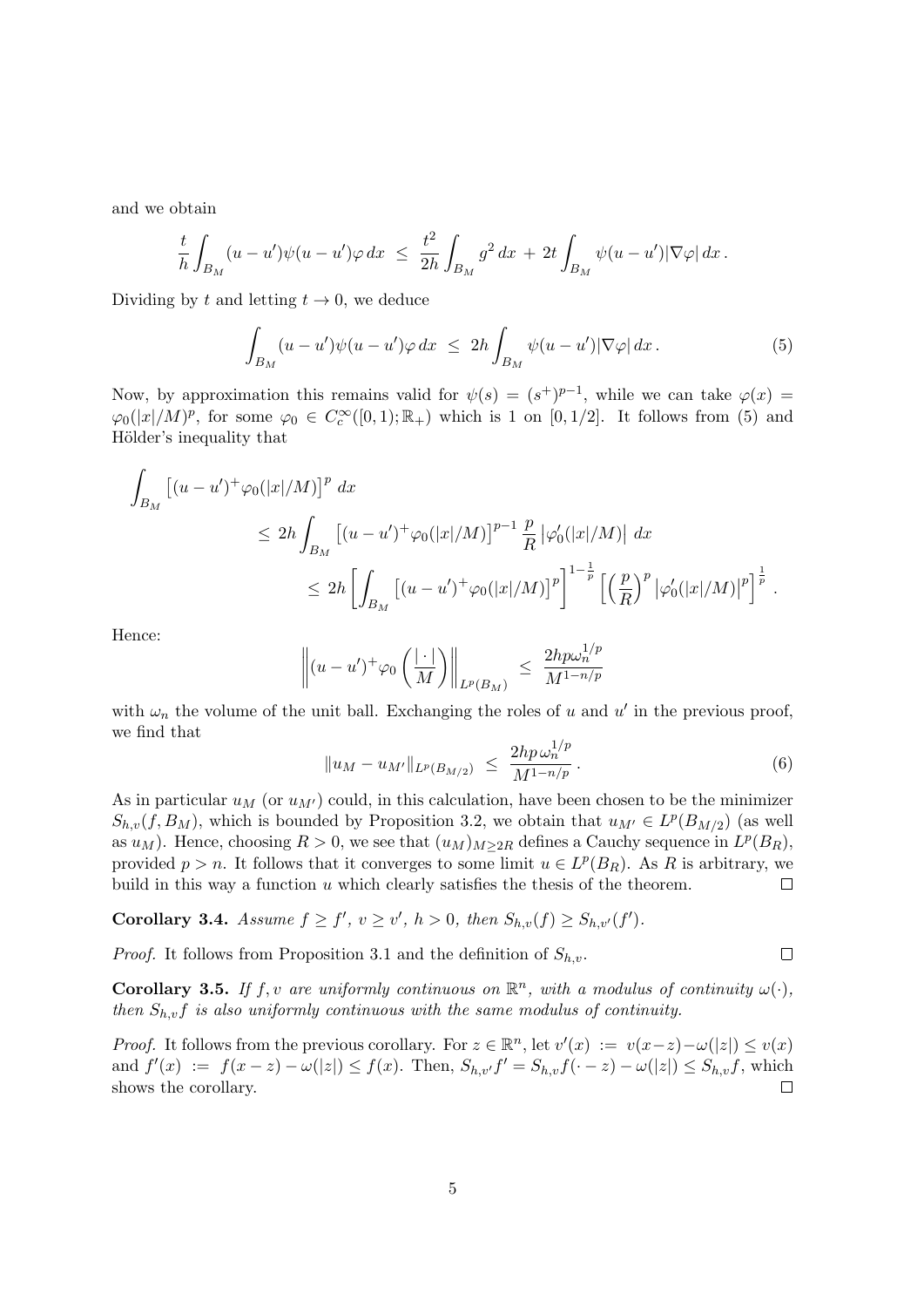Observe that, if  $f, v$  are uniformly continuous, then  $S_{h,v}(f, B)$  satisfies the elliptic equation

$$
-\text{div}\,z + \frac{u - f}{h} = 0 \qquad \text{on } \{x \in B : \ u(x) > v(x)\}. \tag{7}
$$

where the vector field z satisfies  $|z| = 1$  and  $z = Du/|Du|$  whenever  $|Du| \neq 0$ .

**Proposition 3.6.** Assume that  $f(x) \to \infty$  as  $|x| \to \infty$ , and let  $s \in \mathbb{R}$ . Then the set  ${S_{h,v}(f) < s}$  is the minimal solution of the problem

$$
\min_{E \subset \{v < s\}} P(E) + \int_{E} \frac{f - s}{h} \, dx. \tag{8}
$$

Similarly, the set  $\{S_{h,v}(f) \leq s\}$  is the maximal solution of

$$
\min_{E \subset \{v \le s\}} P(E) + \int_{E} \frac{f - s}{h} dx.
$$
\n(9)

*Proof.* Let  $M > 0$  and consider the set  $E_M^s = \{S_{h,v}(f, B_M) < s\}$ . Reasoning as in [11] (see also [16, Sec. 2.2.2]) one can show that  $E_M^s$  is the minimal solution of

$$
\min_{E \subset B_M \cap \{v < s\}} P(E, B_M) + \int_E \frac{f - s}{h} \, dx.
$$

Since f is coercive, the sets  $E_M^s$  do not depend on M for M big enough, and coincide with the set  $\{S_{h,v}(f) < s\}$ , so that the result follows letting  $M \to +\infty$ . The second assertion regarding the set  $\{S_{h,v}(f) \leq s\}$  can be proved analogously.  $\Box$ 

# 4 Mean curvature flow with obstacles

Let us give a precise definition of the flow (1). Given a set  $E \subset \mathbb{R}^n$  we denote by

$$
d_E(x) := \text{dist}(x, E) - \text{dist}(x, \mathbb{R}^n \setminus E) \qquad x \in \mathbb{R}^n
$$

the signed distance function from  $E$ , which is negative inside  $E$  and positive outside.

**Definition 4.1.** Given a family of sets  $E(t)$ ,  $t \in [0, T]$ , we set

$$
d(x,t) := d_{E(t)}(x).
$$

We say that  $E(t)$  is a  $C^{1,1}$  supersolution of (1) if there exists a bounded open set  $U \subset \mathbb{R}^n$ such that  $E(t) \subset \Omega$  and  $\partial E(t) \subset U$  for all  $t \in [0, T]$ ,

$$
d \in \text{Lip}(U \times [0, T])
$$
  

$$
|\nabla^2 d| \in L^{\infty}(U \times [0, T])
$$
 (10)

and

$$
\frac{\partial d}{\partial t} \ge \Delta d + O(d) \qquad \text{a.e. in } U \times [0, T]. \tag{11}
$$

We say that  $E(t)$  is a  $C^{1,1}$  subsolution of (1) if (11) is replaced by

$$
\frac{\partial d}{\partial t} \le \Delta d + O(d) \qquad \text{a.e. in } (U \times [0, T]) \cap \{d > d_{\Omega}\},\tag{12}
$$

and we say that  $E(t)$  is a  $C^{1,1}$  solution of (1) if it is both a supersolution and a subsolution.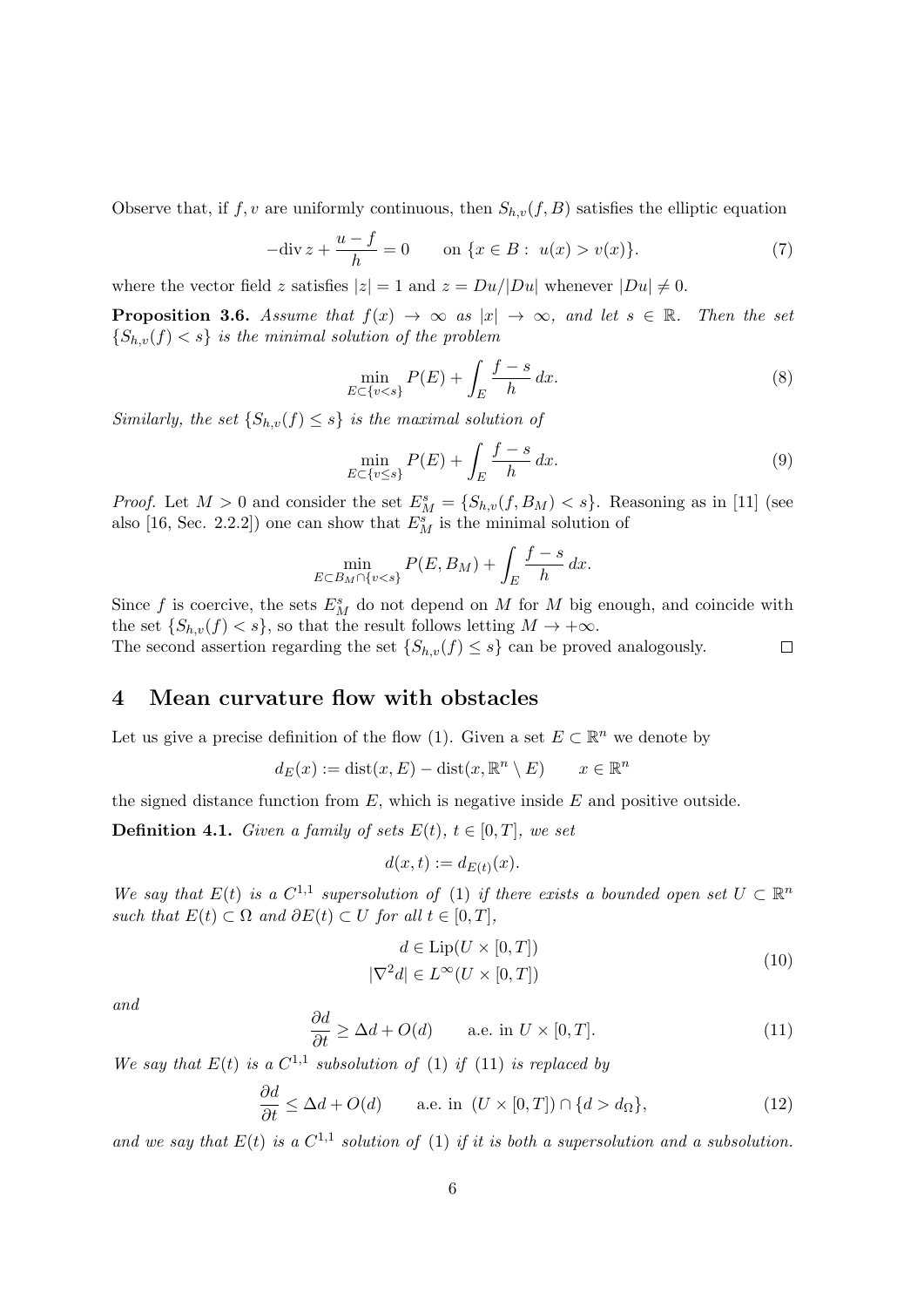We now fix an open set  $\Omega \subset \mathbb{R}^n$  (representing the complement of the obstacle) and a compact set  $E \subseteq \Omega$ . The case when  $E^c$  is compact can be treated with minor modifications.

Since E is compact, without loss of generality we can assume that  $\Omega$  is bounded. Indeed, as it will be clear from the sequel, replacing  $\Omega$  with  $\Omega \cap B_M$  will not affect our construction, provided  $B_M \supset E$ .

**Definition 4.2.** Let  $h > 0$  and set

$$
T_h E := \{ S_{h,d_{\Omega}} d_E < 0 \}.
$$
\n(13)

Given  $t > 0$ , we let

$$
E_h(t) := T_h^{[t/h]} E
$$

be the discretized evolution of E defined by the scheme  $T_h$ .

Notice that  $T_h E$  is an open subset of  $\Omega$  and, by Proposition 3.6,  $T_h E$  is the minimal solution of the geometric problem

$$
\min_{F \subseteq \Omega} P(F) + \frac{1}{h} \int_{F} dE \, dx \tag{14}
$$

or equivalently

$$
\min_{F \subseteq \Omega} P(F) + \frac{1}{h} \int_{F \triangle E} |d_E| dx.
$$

When  $\Omega = \mathbb{R}^n$  this corresponds to the implicit scheme introduced in [5, 24] for the mean curvature flow. Here, from (7) it also follows that  $T_h E$  satisfies

$$
\kappa + \frac{d_E}{h} = 0 \qquad \text{on} \quad \partial T_h E \setminus \partial \Omega. \tag{15}
$$

Remark 4.3. Observe that from Proposition 3.1 it follows

$$
E_1 \subset E_2 \Rightarrow T_h E_1 \subset T_h E_2.
$$

Moreover, by Corollary 3.4 we have  $S_{h,d_{\Omega}}d_E \geq S_{h,-\infty}d_E$  which implies  $T_hE \subseteq T_hE :=$  ${S_{h,-\infty}d_E < 0}$ . Notice that  $T_hE$  is the scheme introduced in [5, 24] for the (unconstrained) mean curvature flow.

From the general regularity theory for minimizers of the perimeter with a smooth obstacle [25, 12] we have the following result.

**Proposition 4.4.** Let  $\partial\Omega$  be of class  $C^{1,1}$ ,  $E \subseteq \Omega$  and  $h > 0$ . Then there exists a closed set  $\Sigma \subset \partial T_h E \cap \Omega$  such that  $\mathcal{H}^s(\Sigma) = 0$  for all  $s > n - 8$ ,  $\partial T_h E \setminus \Sigma$  is of class  $C^{1,1}$ , and  $(\partial T_h E \cap \Omega) \setminus \Sigma$  is analytic.

**Proposition 4.5.** Let  $\partial\Omega$  be of class  $C^{1,1}$ . Then there exists  $C(\Omega) > 0$  such that

$$
T_h E = \{ S_{h, -\infty} (d_E + Ch \chi_{\Omega^c}) < 0 \}
$$

for all  $C \geq C(\Omega)$ . In particular  $T_h E$  is a minimizer of the prescribed curvature problem

$$
\min_{F} P(F) + C|F \setminus \Omega| + \frac{1}{h} \int_{F} d_E dx.
$$
\n(16)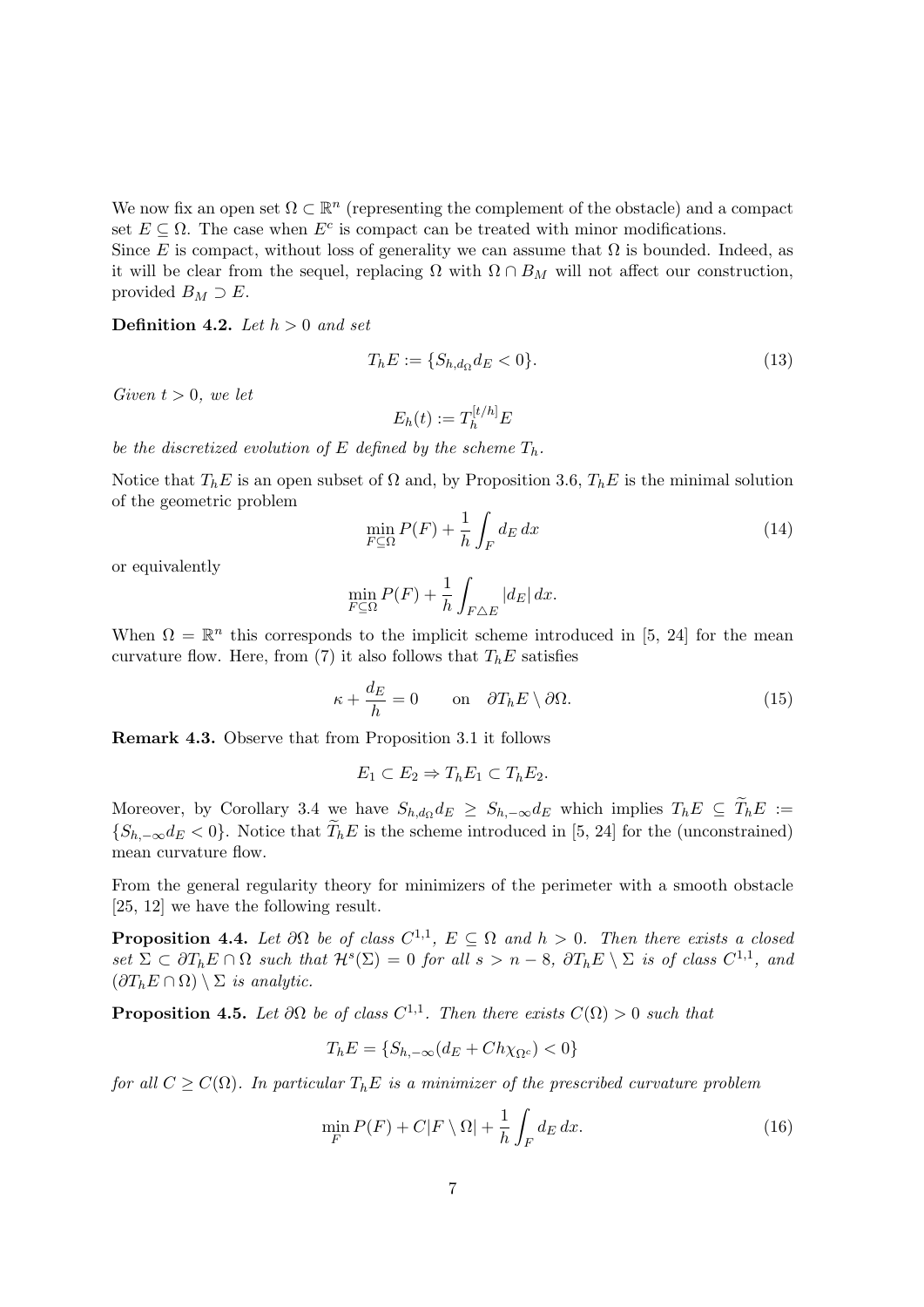*Proof.* We recall that  $S_{h,-\infty}(d_E + Ch\chi_{\Omega^c})$  is the limit, as  $M \to \infty$ , of the minimizer  $u_M$  of the variational problem

$$
\min_{u \in BV(B_M)} \int_{B_M} |Du| + \frac{1}{2h} \int_{B_M} (u - d_E - Ch \chi_{\Omega^c})^2 dx \tag{17}
$$

From Proposition 3.6 it follows that  $T_hE$  is the minimal solution to (14), while

$$
\bar{F} = \{S_{h, -\infty}(d_E + Ch\chi_{\Omega^c}) < 0\}
$$

is the minimal solution to (16). If  $\bar{F} \subset \Omega$ , then  $|\bar{F} \setminus \Omega| = 0$  and both  $\bar{F}$  and  $T_h E$  solve the same problem, and they must therefore coincide.

In order to show that  $\overline{F} \subset \Omega$ , it is enough to find a positive constant  $\tilde{C}$  such that for all  $x \notin \Omega$ ,  $u_M \ge C > 0$  for M large enough.

By assumption,  $\Omega$  satisfies an exterior R-ball condition, for some  $R > 0$ , that is, for any  $x \notin \Omega$ , there is a ball  $B_R(x')$  with  $x \in B_R(x')$  and  $B_R(x') \cap \Omega = \emptyset$ . If M is large enough, we also have  $B_R(x') \in B_{M/2}$ . Since  $E \subset \Omega$ ,  $d_E + hC\chi_{\Omega^c} \ge hC\chi_{B_R(x')}$ , so that  $u_M$  is larger than the minimizer  $u'$  of

$$
\min_{u \in BV(B_M)} \int_{B_M} |Du| + \frac{1}{2h} \int_{B_M} (u - hC \chi_{B_R(x)})^2 dx
$$

If  $C > n/R$ , then it is well known that for M large enough,  $u' \geq (C - n/R)h$  a.e. in  $\chi_{B_R(x')}$  [11]. The thesis then follows.  $\Box$ 

#### 4.1 Existence of weak solutions

As a consequence of Proposition 4.5, when  $\partial\Omega$  is of class  $C^{1,1}$  the scheme enters the framework considered in [17]. In that case, we can also deduce the existence of weak solutions in the sense of  $[5, 24]$ . We observe that the results in  $[6, p. 226]$  and, as a consequence,  $[6, Th. 3.3]$ still apply and we can deduce the (approximate)  $1/(n+1)$ –Hölder-continuity in time of the discrete flow starting from an initial set  $E_0$ . Then, up to subsequences, we can pass to the limit and deduce the existence of a flow  $E(t)$ , which is Hölder-continuous in time in  $L^1(\Omega)$ , and in a weak sense a solution of (1).

#### 4.2 Consistency of the scheme

The main result of this section (Th. 4.7) is showing that the implicit scheme is consistent with regular evolutions, according to the following definition.

**Definition 4.6.** The scheme  $T_h$  is consistent if and only if

- 1. If  $E(\cdot)$  is a supersolution (see Def. 4.1) in an interval  $[t_1, t_2]$ , then for any  $t \in [t_1, t_2]$ , any Hausdorff limit of  $T_h^n E(t_1)$ ,  $n \to \infty$ ,  $h \to 0$ ,  $nh \to t - t_1$ , contains  $E(t)$ .
- 2. If  $E(\cdot)$  is a subsolution, this inclusion is reversed.

**Theorem 4.7.** The scheme  $T_h$  is consistent.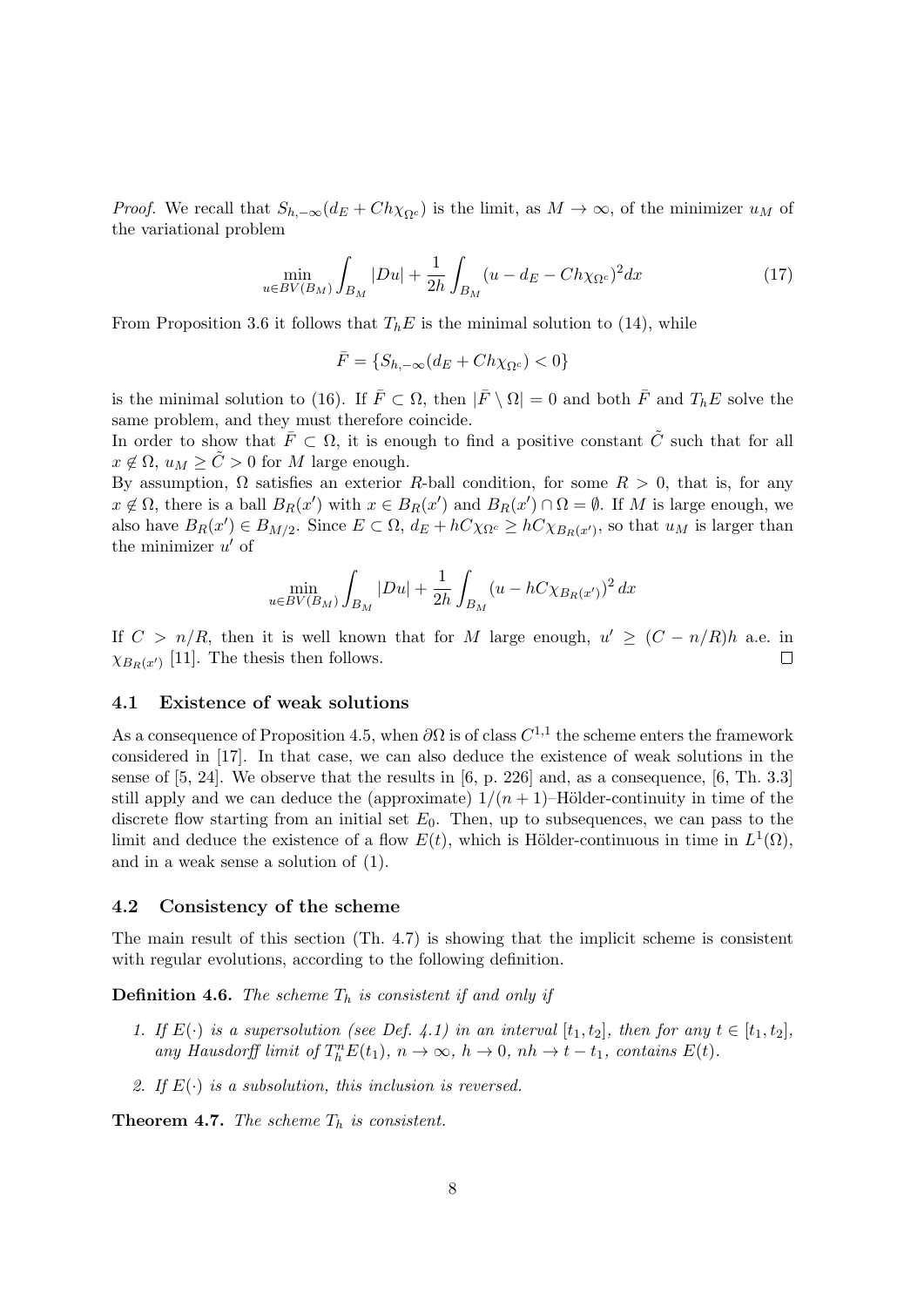*Proof.* The proof consists in building, arbitrarily close to  $\partial E(t)$ , strict super and subsolutions of class  $C^2$ , of the curvature flow with forcing term  $C\chi_{\Omega^c}$ , for C large enough. Then, the consistency result in [17, Th. 3.3] applies.

Step 1. Let E be a subsolution on  $[t_1, t_2]$  in the sense of Definition 4.1, let U be the neighborhood associated to  $\partial E(t)$ . Without loss of generality we can assume  $t_1 = 0$ .

Observe that there exists  $\rho > 0$  such that  $\{|d(\cdot,t)| \leq \rho\} \subset U$  for all  $t \in [0,t_2]$ , and the sets  $\partial\Omega$ ,  $\partial\{d(\cdot,t)\leq s\}$ ,  $|s|\leq\rho$ , satisfy the interior and exterior  $\rho$ -ball condition for all times (in particular  $\partial E(t)$  satisfies the condition with radius 2 $\rho$ ). Let  $c_{\rho} \ge (d-1)/\rho^2$ , and for  $\varepsilon > 0$  small, let

$$
d_{\varepsilon}(x,t) = d(x,t) - \varepsilon - 4c_{\rho}\varepsilon t \qquad t \in [0, t_2].
$$

Observe that for  $\varepsilon$  small enough,  $\{|d_{\varepsilon}(\cdot,t)| \leq \rho/2\} \subset \{|d(\cdot,t)| \leq \rho\}$  for all t. The constant  $c_{\rho}$  is precisely chosen so that in this set, the curvature of two level surfaces  $\{d(\cdot,t)=s\}$  and  $\{d(\cdot,t)=s'\}$  at points along the same normal vector  $\nabla d(\cdot,t)$  differ by at most  $c_\rho|s-s'|$ . We have, for a.e.  $t \in (0, t_2)$  and  $x \in \{ |d(\cdot, t)| \le \rho \} \subset U$ ,

$$
\frac{\partial d_{\varepsilon}}{\partial t}(x,t) = \frac{\partial d}{\partial t}(\Pi_{\partial E(x,t)}(x),t) - 4c_{\rho}\varepsilon,
$$

thus:

• If  $\Pi_{\partial E(x,t)}(x) \in \Omega$ , then (by Definition 4.1)  $\frac{\partial d_{\varepsilon}}{\partial t}(x,t) \leq \Delta d_{\varepsilon}(x,t) - 4c_{\rho}\varepsilon + c_{\rho}|d| \leq \Delta d_{\varepsilon}(x,t) + c_{\rho}|d_{\varepsilon}| + c_{\rho}(-4\varepsilon + \varepsilon(1+4c_{\rho}t))$ 

so that if  $t \leq \bar{t} = \min(t_2, 1/(2c_o))$  and  $|d_{\varepsilon}| \leq \varepsilon/2$ ,

$$
\frac{\partial d_{\varepsilon}}{\partial t}(x,t) \leq \Delta d_{\varepsilon}(x,t) - c_{\rho} \frac{\varepsilon}{2}.
$$
\n(18)

• While if  $\Pi_{\partial E(x,t)}(x) \in \partial \Omega$ , then  $d = d_{\Omega}$  and almost surely  $\partial d/\partial t = 0$ , so that  $\partial d_{\varepsilon}/\partial t =$  $-4c_\rho\varepsilon$ . On the other hand, there is a constant  $\overline{C}$  large enough (of order 1/ $\rho$ , and admissible for Proposition 4.5) such that  $|\Delta d_{\varepsilon}| \leq \overline{C}$  a.e. in  $\{|d(\cdot,t)| < \rho\}$ , and we deduce

$$
0 = \frac{\partial d_{\varepsilon}}{\partial t}(x, t) \leq \Delta d_{\varepsilon}(x, t) + \bar{C} - 4c_{\rho} \varepsilon. \tag{19}
$$

Moreover, if  $d_{\varepsilon} \geq -\varepsilon/2$ , we have that  $d_{\Omega} = d \geq 4c_{\rho} \varepsilon t + \varepsilon/2$ .

Consider a function  $g_{\varepsilon}$  which is  $\bar{C}$  in  $\{d_{\Omega} \geq \varepsilon/2\}$ , 0 in  $\Omega$ , and smoothly decreasing from  $\bar{C}$  to 0 as  $d_{\Omega}$  decreases from  $\varepsilon/2$  to 0: we deduce from (18) and (19) that

$$
\frac{\partial d_{\varepsilon}}{\partial t} \leq \Delta d_{\varepsilon} + g_{\varepsilon} - c_{\rho} \frac{\varepsilon}{2}
$$

a.e. in  $\{(x,t): |d_{\varepsilon}(x,t)| \leq \varepsilon/2, t \in (0,\bar{t})\}$ . We have built a strict subflow, as close as we want from  $\partial E(t)$ , for  $t \in [0, \bar{t}]$ . The fact that  $\bar{t}$  could be less than  $t_2$  is not an issue, as we will see in the end of the next step. On the other hand, the consistency result in [17] requires that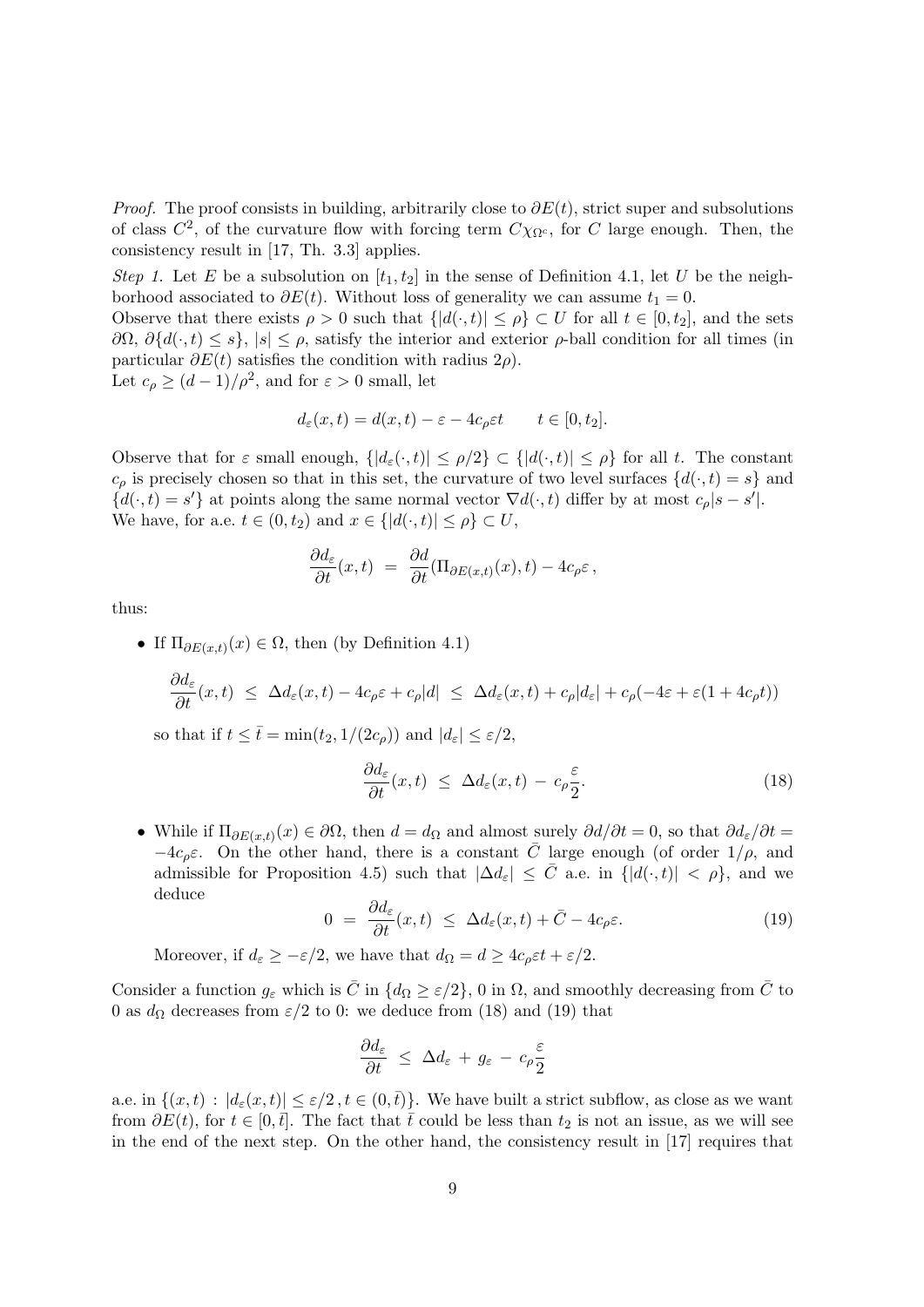d is at least  $C^2$  in space, which is not the case here (and the proof does not extend to  $C^{1,1}$ regularity). For this, we need an additional smoothing of the surface, which we perform in a second step.

Step 2. Now consider a spatial mollifier  $\varphi_{\eta}(x) = \eta^{-n} \varphi(x/\eta)$ , with  $\eta \ll \varepsilon$ . For all time let  $d_{\varepsilon}^{\eta} = \varphi_{\eta} * d_{\varepsilon}$ , which is still Lipschitz in t and now, smooth in x. If  $\eta$  is small enough, and since  $g_{\varepsilon}$  is continuous, we have

$$
\frac{\partial d^{\eta}_{\varepsilon}}{\partial t} \leq \Delta d^{\eta}_{\varepsilon} + g_{\varepsilon} - c_{\rho} \frac{\varepsilon}{4}
$$

for a.e.  $x, t$  with  $|d_{\varepsilon}(x, t)| \leq \varepsilon/2 - \eta$ . We can rewrite this equation as a curvature motion equation with some error term, as follows:

$$
\frac{\partial d_{\varepsilon}^{\eta}}{\partial t} \leq |\nabla d_{\varepsilon}^{\eta}| \left( \text{div} \frac{\nabla d_{\varepsilon}^{\eta}}{|\nabla d_{\varepsilon}^{\eta}|} + g_{\varepsilon} \right) - c_{\rho} \frac{\varepsilon}{4} + g_{\varepsilon} (1 - |\nabla d_{\varepsilon}^{\eta}|) + \frac{(D^2 d_{\varepsilon}^{\eta} \nabla d_{\varepsilon}^{\eta}) \cdot \nabla d_{\varepsilon}^{\eta}}{|\nabla d_{\varepsilon}^{\eta}|^2} \,. \tag{20}
$$

Now, we have that

$$
1 \ge |\nabla d_{\varepsilon}^{\eta}| \ge 1 - c\eta \tag{21}
$$

almost everywhere, for some constant  $c > 0$ , of order  $1/\rho$ . Hence, if  $\eta$  is small enough, we have

$$
g_{\varepsilon}(1 - |\nabla d_{\varepsilon}^{\eta}|) \le c_{\rho} \varepsilon / 16. \tag{22}
$$

We claim that the following estimates holds: there exists a constant  $c > 0$  (of order  $1/\rho^2$ ) such that

$$
|D^2 d_{\varepsilon}^{\eta} \nabla d_{\varepsilon}^{\eta}| \leq c\eta. \tag{23}
$$

This will be shown later on (see Step 3). Using  $(21)$  and  $(23)$ , we find that

$$
\frac{(D^2 d_{\varepsilon}^{\eta} \nabla d_{\varepsilon}^{\eta}) \cdot \nabla d_{\varepsilon}^{\eta}}{|\nabla d_{\varepsilon}^{\eta}|^2} \leq c_{\rho} \varepsilon / 16
$$

if  $\eta$  is small enough. Thus (20) becomes, using (22),

$$
\frac{\partial d_{\varepsilon}^{\eta}}{\partial t} \leq |\nabla d_{\varepsilon}^{\eta}| \left( \text{div} \frac{\nabla d_{\varepsilon}^{\eta}}{|\nabla d_{\varepsilon}^{\eta}|} + g_{\varepsilon} \right) - c_{\rho} \frac{\varepsilon}{8}.
$$
\n(24)

Since  $|D^2d_{\varepsilon}| \leq 1/\rho$  for a.e. t and x with  $|d_{\varepsilon}(x,t)| \leq \varepsilon/2$ , this is also true for  $|D^2d_{\varepsilon}^{\eta}|$  (for  $|d_{\varepsilon}(x,t)| \leq \varepsilon/2 - \eta$ , and using (21) we can easily deduce that the boundaries of the level sets  $E_{\varepsilon}(t) = \{d_{\varepsilon}^{\eta}(\cdot,t) \leq 0\}$  have an interior and an exterior ball condition with radius  $\rho/2$ . Together with (24), and using  $g_{\varepsilon} \leq \bar{C} \chi_{\Omega^c}$ , we find that  $E_{\varepsilon}(t)$ ,  $0 \leq t \leq \bar{t}$ , is a strict subflow for the motion with normal speed  $V = -\kappa - \bar{C}\chi_{\Omega^c}$ , and [17, Th. 3.3] holds. We deduce that there exists  $h_0 > 0$  such that if  $h < h_0$ ,  $\overline{T}_h(E_\varepsilon(t)) \subseteq E_\varepsilon(t+h)$  for any  $t \in [0,\bar{t}-h]$ , where  $\overline{T}_h$ is the evolution scheme defined by

$$
\overline{T}_h E = \{ S_{h,-\infty} (d_E + \bar{C} h \chi_{\Omega^c}) \; < \; 0 \}
$$

for any bounded set E. (It corresponds to the time-discretization of the mean curvature flow with discontinuous forcing term  $-C\chi_{\Omega^c}$ .) Recall that if  $E \subset \Omega$ , Proposition 4.5 shows that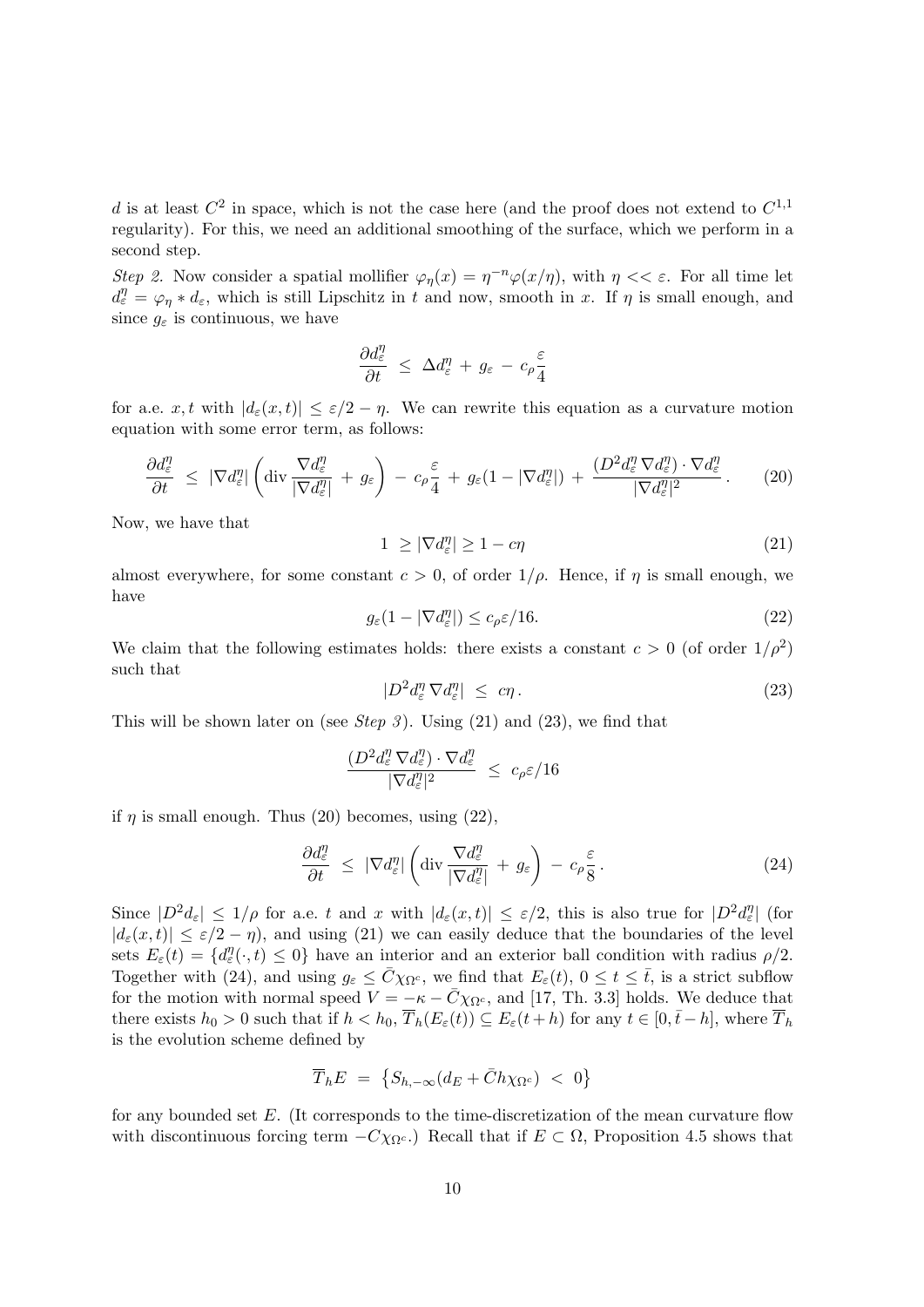$\overline{T}_h E = T_h E \subset \Omega$ . In particular, for the subflow  $E(\cdot)$  considered here, he have  $T_h^n(E(0)) =$  $\overline{T}_{h}^{n}E(0)$ , for all n and  $h > 0$ . By induction, it follows that as long as  $nh \leq \overline{t}$ ,

$$
T_h^n E(0) = \overline{T}_h^n E(0) \subseteq E_{\varepsilon}(nh),
$$

hence  $T_h^{[t/h]}E(0)$  is in a 3 $\varepsilon$ -neighborhood of  $E(t)$ . Since  $\bar{t}$  only depends on  $\rho > 0$  (the regularity of the subflow  $E(.)$ , we can split  $[0, t_2]$  into a finite number of intervals of size at most  $\bar{t}$  and reproduce this construction on each interval, making sure that the  $\varepsilon$  parameter of each interval is less than one third of the  $\varepsilon$  of the next interval.

We deduce that for any  $\delta > 0$ , if  $h > 0$  is small enough, then  $T_h^n E(0) \subset \{d_{E(nh)} \leq \delta\}$ , for  $0 \le nh \le t_2$ . This shows the consistency of  $T_h$  with subflows, assuming (23) holds.

Step 3: Proof of estimate (23). Recall that since  $d_{\varepsilon}$  is a distance function,  $|\nabla d_{\varepsilon}| = 1$  almost everywhere. Now, let us compute, for  $\eta > 0$  small and  $x, y \in \{d(\cdot, t) \leq \varepsilon/2 - \eta\}$ :

$$
|\nabla d_{\varepsilon}^{\eta}(x,t)|^{2} - |\nabla d_{\varepsilon}^{\eta}(y,t)|^{2} = (\nabla d_{\varepsilon}^{\eta}(x,t) - \nabla d_{\varepsilon}^{\eta}(y,t)) \cdot (\nabla d_{\varepsilon}^{\eta}(x,t) + \nabla d_{\varepsilon}^{\eta}(y,t))
$$
  
= 
$$
\int_{B_{\eta}} \int_{B_{\eta}} (\nabla d_{\varepsilon}(x-z,t) - \nabla d_{\varepsilon}(y-z,t)) \cdot (\nabla d_{\varepsilon}(x-z',t) + \nabla d_{\varepsilon}(y-z',t)) \varphi_{\eta}(z) \varphi_{\eta}(z') dz dz'.
$$
 (25)

As  $|D^2d_{\varepsilon}| \leq 1/\rho$ ,  $\nabla d_{\varepsilon}(\cdot,t)$  is  $1/\rho$ -Lipschitz, using  $|\nabla d_{\varepsilon}(x-z,t)|^2 - |\nabla d_{\varepsilon}(y-z,t)|^2 = 0$  it follows

$$
\begin{aligned} \left( \nabla d_{\varepsilon}(x-z,t) - \nabla d_{\varepsilon}(y-z,t) \right) \cdot \left( \nabla d_{\varepsilon}(x-z',t) + \nabla d_{\varepsilon}(y-z',t) \right) \\ &\leq \left| \nabla d_{\varepsilon}(x-z,t) - \nabla d_{\varepsilon}(y-z,t) \right| \frac{2}{\rho} |z-z'| \leq \frac{2}{\rho^2} |x-y| |z-z'| \end{aligned}
$$

and it follows from (25) that

$$
|\nabla d_{\varepsilon}^{\eta}(x,t)|^2 - |\nabla d_{\varepsilon}^{\eta}(y,t)|^2 \ \leq \ \frac{4}{\rho^2}|x-y|\eta\,.
$$

We deduce (letting  $y \to x$ ) that

$$
2|D^2 d_{\varepsilon}^{\eta}(x,t) \nabla d_{\varepsilon}^{\eta}(x,t)| \ \leq \ \frac{4}{\rho^2} \eta \,,
$$

which is estimate  $(23)$ .

Step 4. Consistency with superflows: the proof is almost identical (reversing the signs and inequalities), but simpler for superflows. Indeed, all the sets we now consider stay in  $\Omega$  and we do not need to take into account the constraint or the forcing term  $C_{\chi_{\Omega^c}}$ .

 $\Box$ 

We can define a generalized flow as limit of the scheme  $T_h$  as  $h \to 0$ . Given an initial set  $E \subseteq \Omega$ , for all  $t \geq 0$  we let

$$
E_h(t) = T_h^{[t/h]} E \qquad \text{and} \qquad E_h = \bigcup_{t \ge 0} E_h(t) \times \{t\} \subset \mathbb{R}^n \times [0, +\infty). \tag{26}
$$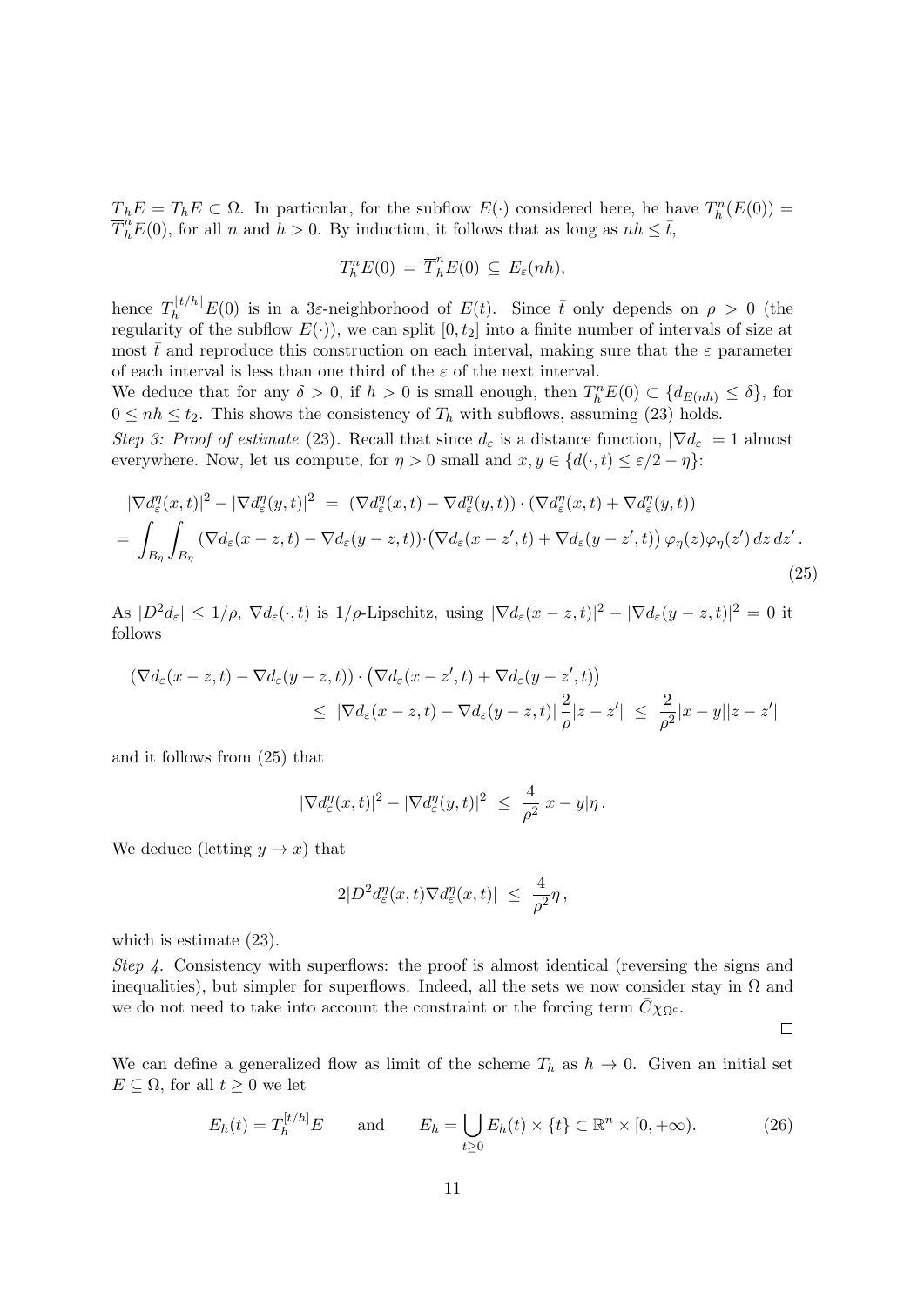Then there exists a sequence  $(h_k)_{k\geq 1}$  such that both  $E_{h_k}$  and  $\mathbb{R}^n \times [0, +\infty) \setminus E_{h_k} = {}^cE_{h_k}$ converge in the Hausdorff distance (locally in time) to  $E^*$  and  ${}^cE_*$  respectively.

From Corollary 3.4 and Theorem 4.7 we obtain a comparison and uniqueness result for solutions of (1).

Corollary 4.8. Let  $E_1(t)$  and  $E_2(t)$  be respectively a sub- and a supersolution of (1) for  $t \in [0, T]$ , in the sense of Definition 4.1. Then, if  $E_1(0) \subseteq E_2(0)$ , it follows that  $E_1(t) \subseteq E_2(t)$ for all  $t \in [0,T]$ . In particular, if  $\partial E$  is compact and of class  $C^{1,1}$ , there exists at most one solution  $E(t)$  starting from E. Moreover, by Remark 4.3,  $E(t)$  is contained in the solution to the (unconstrained) mean curvature flow starting from E.

# 5 Short time existence and uniqueness in dimension two

In this section we assume  $n = 2$  and  $\partial\Omega$  of class  $C^{1,1}$ . The following result follows as in [11, Lemma 7].

**Lemma 5.1.** Let  $h > 0$  and let  $E \subseteq \Omega$  with  $\partial E$  of class  $C^{1,1}$ . Let  $\delta_E$  be the maximum  $\delta > 0$ such that both  $\partial E$  and  $\partial \Omega$  satisfy the  $\delta$ -ball condition, and let  $u = S_{h,d_{\Omega}}d_E$ . Then, for all  $\delta' \in (0, \delta_E)$  we have

$$
|u - d_E| \le \frac{h}{\delta_E - \delta'} \qquad \text{in } \{|d_E| \le \delta'\} \tag{27}
$$

for all  $h < (\delta_E - \delta')^2/3$ .

**Lemma 5.2.** Let  $E \subseteq \Omega$  with  $\partial E$  of class  $C^{1,1}$ . Then, there exists  $\delta > 0$  and  $T > 0$  such that

 $\partial E_h(t)$  satisfies the  $\delta$ -ball condition for all  $t \in [0, T]$ . (28)

*Proof.* Let  $\delta_E$  be as in Lemma 5.1, and let  $K = 2/\delta_E$ . By Lemma 5.1, applied with  $\delta' = Kh$ , we get

$$
d_{\mathcal{H}}(\partial T_h E, \partial E) \leq \frac{h}{\delta_E - Kh} \leq \frac{h}{\delta_E} \left( 1 + \frac{K}{\delta_E} h + \hat{C} \frac{K^2}{\delta_E^2} h^2 \right)
$$

for all  $h \leq h_0 := \delta_E^2/12$ , where the constant  $\hat{C} > 0$  is independent of E. Recalling (15) and Proposition 4.4, we get

$$
\|\kappa\|_{L^{\infty}(\partial T_h E)} \le \frac{1}{\delta_E} \left( 1 + \frac{K}{\delta_E} h + \hat{C} \frac{K^2}{\delta_E^2} h^2 \right)
$$

which implies

$$
\delta_{T_h E} \geq \min \left( \frac{1}{\|\kappa\|_{L^\infty(\partial T_h E)}}, \delta_E - d_{\mathcal{H}}(\partial T_h E, \partial E) \right)
$$
\n
$$
\geq \delta_E \cdot \min \left( 1 - \frac{h}{\delta_E^2} \left( 1 + \frac{K}{\delta_E} h + \hat{C} \frac{K^2}{\delta_E^2} h^2 \right), \left( 1 + \frac{K}{\delta_E} h + \hat{C} \frac{K^2}{\delta_E^2} h^2 \right)^{-1} \right)
$$
\n(29)

 $\Box$ 

for all  $h \leq h_0$ . By iterating (29) we obtain (28).

We now prove a short time existence and uniqueness result for solutions to (1).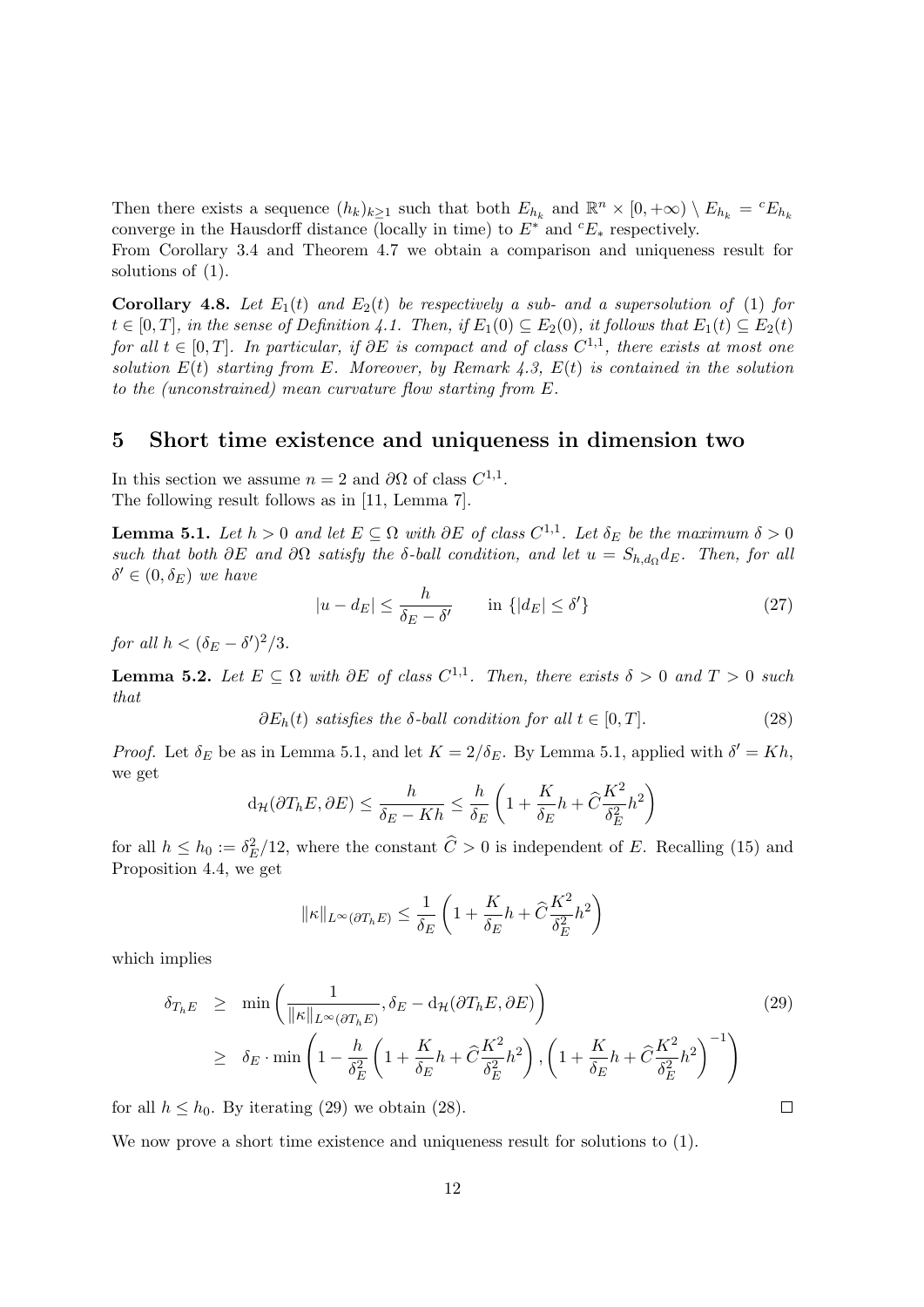**Theorem 5.3.** Let  $\partial\Omega$  be of class  $C^{1,1}$  and let  $E \subseteq \Omega$  with  $\partial E$  of class  $C^{1,1}$ . Then there exists  $T > 0$  such that (1) admits a unique  $C^{1,1}$  solution  $E(t)$  on  $[0,T]$  with  $E(0) = E$ .

*Proof.* Let  $E_h$  be as in (26) and let

$$
d_h(t) = \left(1 + \left[\frac{t}{h}\right] - \frac{t}{h}\right) d_{E_h(t)} + \left(\frac{t}{h} - \left[\frac{t}{h}\right]\right) d_{E_h(t+h)}
$$

By Lemmas 5.1 and 5.2 there exist an open set  $U \subset \mathbb{R}^n$  and  $T > 0$  such that  $\partial E_h(t) \subset$ U for all  $t \in [0, T]$  and  $|\nabla^2 d_h| \in L^{\infty}(U \times [0, T])$ ; moreover, recalling (27) we also have  $d_h \in \text{Lip}(U \times [0,T])$ . By the Arzelà-Ascoli Theorem the functions  $d_h$  converge uniformly in  $U \times [0,T]$ , up to a subsequence as  $h \to 0$ , to a limit function  $d \in Lip(U \times [0,T])$  such that  $|\nabla^2 d| \in L^{\infty}(U \times [0,T])$  and  $|\nabla d| = 1$  in  $U \times [0,T]$ . Letting  $E(t) = \{x : d(x,t) < 0\}$ , for all  $t \in [0, T]$  we then have  $E(0) = E$ ,  $E(t) \subset \Omega$  and  $\partial E(t)$  is of class  $C^{1,1}$ .

It remains to show that (11) and (12) hold in  $U \times [0, T]$ . From Theorem 4.7 it follows that, given a supersolution  $E(t)$  on  $[t_1, t_2] \subset [0, T]$  with  $E(t_1) \subseteq E(t_1)$ , we have  $E(t) \subseteq E(t)$  for all  $t \in [t_1, t_2]$ , and the same holds with reversed inclusions if  $\widetilde{E}(t)$  is a subsolution. This implies that

$$
\frac{\partial d}{\partial t} = \Delta d \qquad \text{a.e. in } (U \times [0, T]) \cap \{d > d_{\Omega}\} \cap \{d = 0\},
$$

which proves (12). Observe that, by parabolic regularity,  $\partial E(t) \cap \Omega$  is an analytic curve and the equality holds everywhere.

As we have

$$
\frac{\partial d}{\partial t} = 0 \quad \text{a.e. in } (U \times [0, T]) \cap \{d = d_{\Omega}\},
$$

the proof of (11) amounts to show

$$
\Delta d \le 0 \qquad \text{a.e. in } (U \times [0, T]) \cap \{d = d_{\Omega}\}. \tag{30}
$$

Assume by contradiction that there exist  $(\bar{x},\bar{t}) \in (U \times (0,T)) \cap \{d = d_{\Omega}\}\)$  such that

$$
\frac{\partial d}{\partial t}(\bar{x},\bar{t}) = 0 < \Delta d(\bar{x},\bar{t}) = \Delta d_{\Omega}(\bar{x}).\tag{31}
$$

.

Without loss of generality we can assume  $d(\bar{x},\bar{t}) = d_{\Omega}(\bar{x}) = 0$ , and  $d_{\Omega}$  is twice differentiable (in the classical sense) at  $\bar{x}$ .

Let us take an open set  $\tilde{\Omega} \supset \Omega$  with (compact) boundary of class  $C^{\infty}$  and such that

 $\bar{x} \in \partial \tilde{\Omega}$  and  $\Delta d_{\tilde{\Omega}}(\bar{x}) \geq \Delta d_{\Omega}(\bar{x}) > 0.$ 

We let  $\tilde{\Omega}(t)$ , for  $t \in [0, \tau]$  and  $\tau > 0$ , be the evolution by curvature of  $\tilde{\Omega}$  [5], and observe that  $\widehat{E}(t) = \widehat{\Omega}(t - \overline{t}), t \in [\overline{t}, \overline{t} + \tau],$  is a subsolution in the sense of Definition 4.1. In particular, by Theorem 4.7

 $E(t) \subset \widehat{E}(t)$  for all  $t \in [\bar{t}, \bar{t} + \tau],$ 

but this implies, letting  $\hat{d}(x,t) = d_{\widehat{E}(t)}(x)$  and recalling (31),

$$
0 = \frac{\partial d}{\partial t}(\bar{x}, \bar{t}) \ge \frac{\partial \hat{d}}{\partial t}(\bar{x}, \bar{t}) = \Delta d_{\widetilde{\Omega}}(\bar{x}) \ge \Delta d_{\Omega}(\bar{x}) > 0,
$$

leading to a contradiction. This proves (30) and thus (11). Finally, the uniqueness of  $E(t)$  follows from Corollary 4.8.

 $\Box$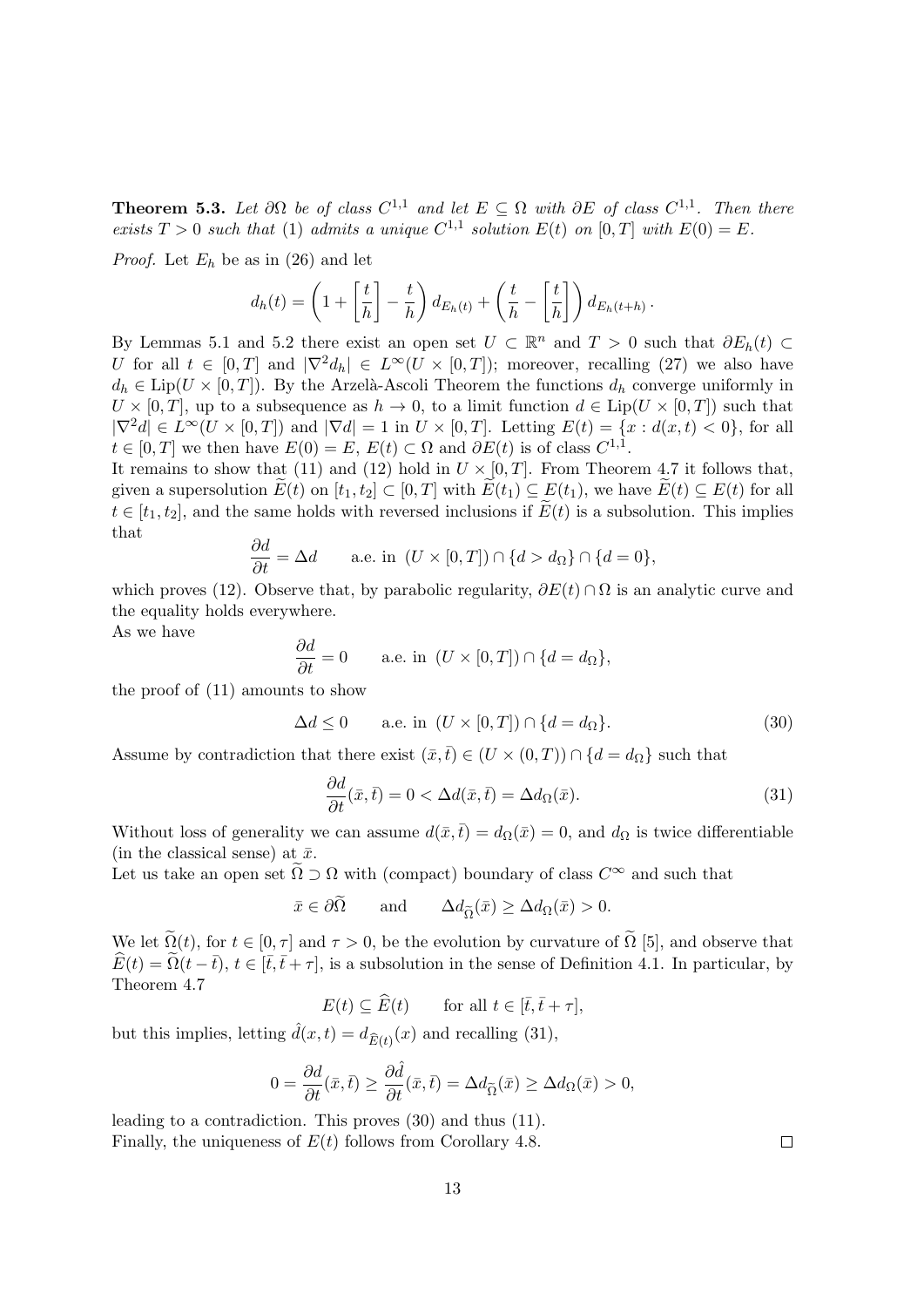**Remark 5.4.** Notice that in Theorem 5.3 it is enough to assume that  $\Omega$  satisfies the exterior R-ball condition for some  $R > 0$ , which is a weaker assumption than requiring  $\partial\Omega$  to be of class  $C^{1,1}$ . Indeed, we can approximate  $\Omega$  with the sets

$$
\Omega_{\rho} := \bigcup_{B_{\rho}(x) \subseteq \Omega} B_{\rho}(x) \qquad \rho > 0.
$$

Notice that  $\Omega_\rho \subseteq \Omega$  and  $\partial\Omega_\rho$  is of class  $C^{1,1}$ , for all  $\rho > 0$ . If we take  $\rho$  small enough so that  $E \subseteq \Omega_\rho$  then, by Theorem 5.3 applied with  $\Omega$  replaced by  $\Omega_\rho$ , we obtain a solution  $E_\rho(t)$  on  $[0, T_{\rho}]$ . However,  $E_{\rho}(t)$  is also a solution of the original problem, with constraint  $\Omega$  instead of  $\Omega_{\rho}$ , since  $\Omega_{\rho}$  is a subsolution to (1) in the sense of Definition 4.1.

### 6 Positive mean curvature flow

In this section we consider the geometric equation

$$
v = \max(\kappa, 0). \tag{32}
$$

Notice that, by passing to the complementary set, (32) includes the evolution by negative mean curvature  $v = \min(\kappa, 0)$ .

**Definition 6.1.** Given a family of sets  $E(t)$ ,  $t \in [0, T]$ , we set

$$
d(x,t) := d_{E(t)}(x).
$$

We say that  $E(t)$  is a  $C^{1,1}$  solution of (32) if there exists a bounded open set  $U \subset \mathbb{R}^n$  such that  $\partial E(t) \subset U$  for all  $t \in [0, T]$ ,

$$
d \in \text{Lip}(U \times [0, T]) \qquad |\nabla^2 d| \in L^{\infty}(U \times [0, T])
$$

and

$$
\frac{\partial d}{\partial t} = \max(\Delta d, 0) + O(d) \qquad \text{a.e. in } U \times [0, T]. \tag{33}
$$

**Lemma 6.2.** Let  $E_1(t)$  and  $E_2(t)$ , with  $t \in [t_1, t_2]$ , be two  $C^{1,1}$  solutions of (32) in the sense of Definition 6.1. Then, if  $E_1(t_1) \subseteq E_2(t_1)$ , it follows that  $E_1(t) \subseteq E_2(t)$  for all  $t \in [t_1, t_2]$ . In particular, if  $\partial E$  is compact and of class  $C^{1,1}$ , there exists at most one solution  $E(t)$  starting from E.

*Proof.* Notice that it is enough to prove the thesis with  $t_2 = t_1 + \tau$ , for some  $\tau > 0$ , since the general claim then follows by iteration. Fix  $\varepsilon > 0$ , let  $d_{\varepsilon}(x,t) := d_{E_2(t)}(x) + \varepsilon + C\varepsilon t$  and let

$$
E_{\varepsilon}(t) := \{x : d_{\varepsilon}(x,t) \le 0\} \qquad t \in [t_1, t_1 + \tau],
$$

where the positive constants  $C, \tau$  will be determined later. Notice that  $\partial E_{\varepsilon}$  is compact and of class  $C^{1,1}$  for all  $\varepsilon$  small enough, and  $E_{\varepsilon}(t) \to E_2(t)$  as  $\varepsilon \to 0$ . A direct computation gives

$$
\frac{\partial d_{\varepsilon}}{\partial t} \ge \max\left(\Delta d_{\varepsilon} + \varepsilon \left(C - CK^2 \tau - K^2\right), 0\right) + O(d_{\varepsilon}) \qquad \text{a.e. in } U \times [t_1, t_1 + \tau],\tag{34}
$$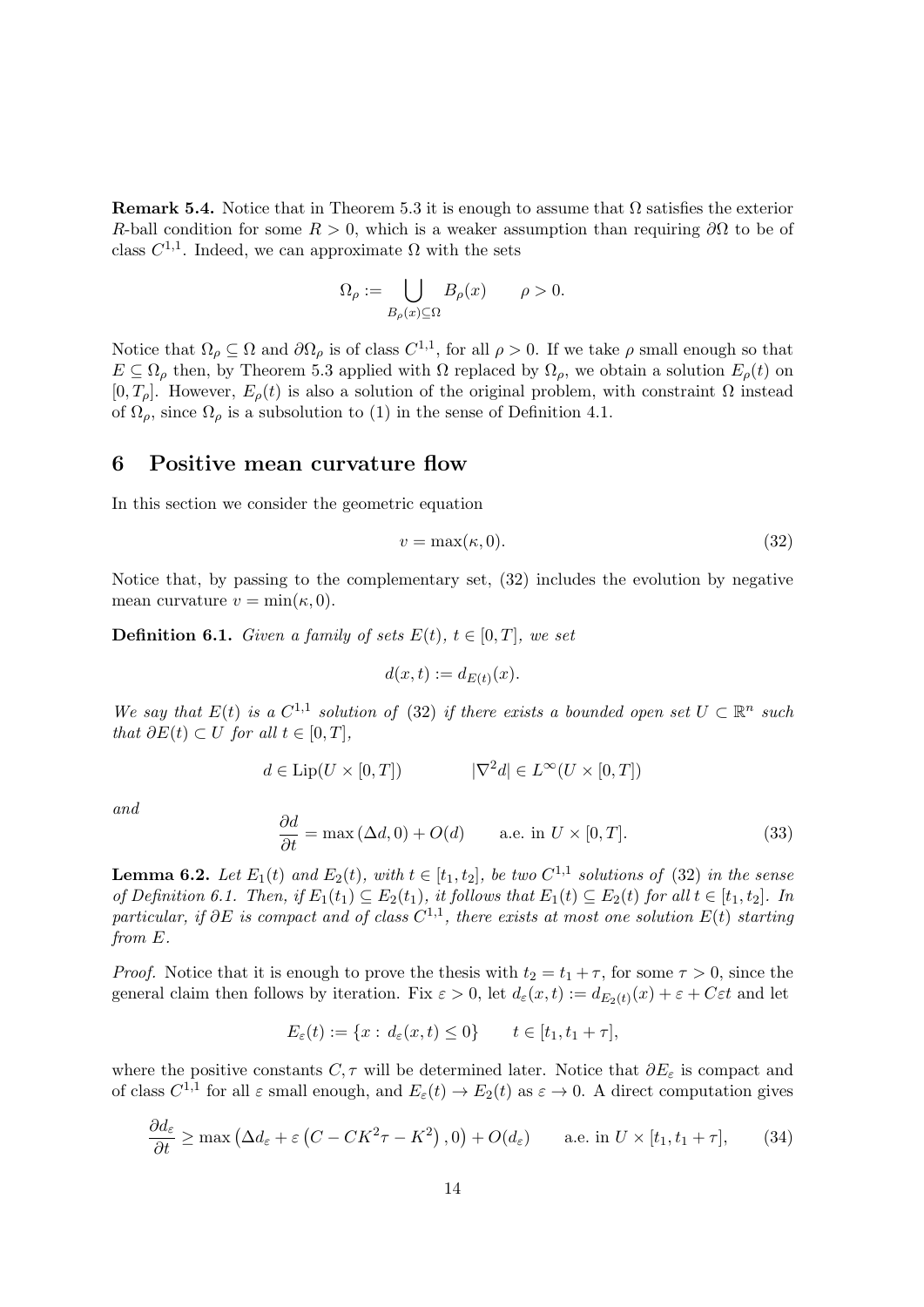where

$$
K = \sup_{x \in [t_1, t_2]} \|\Delta d_{E_2(t)}\|_{L^{\infty}(\partial E_2(t))}.
$$

If we choose  $C = 2K^2$  and  $\tau < 1/C$ , (34) implies that  $E_{\varepsilon}(t)$  is a supersolution of (32). Letting  $D_{\varepsilon}(t) := \text{dist}(\partial E_1(t), \partial E_{\varepsilon}(t))$ , we have that  $D_{\varepsilon}$  is Lipschitz continuous,  $D_{\varepsilon}(0) \geq \varepsilon$ and  $D'_{\varepsilon}(t) \geq 0$  for a.e.  $t \in [t_1, t_1 + \tau]$ . As a consequence,  $E_{\varepsilon}(t) \subseteq E_1(t)$  for all  $t \in [t_1, t_1 + \tau]$ , and the thesis follows by letting  $\varepsilon \to 0$ .  $\Box$ 

Remark 6.3. Notice that the viscosity theory [19] applies to equation (32), since the function  $\kappa \to \max(\kappa, 0)$  is continuous. Then, Lemma 6.2 implies that, if the initial set has compact boundary of class  $C^{1,1}$ , the corresponding viscosity solution does not create fattening, i.e. is unique, before the onset of singularities. Corollary 6.5 below will establish the existence of such  $C^{1,1}$  solutions.

Given  $E \subset \mathbb{R}^n$  and  $h > 0$ , we set  $E_h^0 = \widetilde{E}_h^0 = E$  and, by iteration,

$$
\widetilde{E}_h^n := \left\{ S_{h,d_{\widetilde{E}_h^{n-1}}}(d_{\widetilde{E}_h^{n-1}}) < 0 \right\}
$$
\n
$$
E_h^n := \left\{ S_{h,d_E}(d_{E_h^{n-1}}) < 0 \right\}
$$
\n(35)

for all  $n \in \mathbb{N}$ . We also let  $\widetilde{E}_h(t) := \widetilde{E}_h^{[t/h]}$  and  $E_h(t) := E_h^{[t/h]}$  $\int_{h}^{\lfloor t^{n}/h \rfloor}$ . Notice that  $E_{h}(t)$  is the discretized evolution corresponding to the mean curvature flow with obstacle  $\Omega = E$  (see Definition 4.2), while  $E_h(t)$  is an implicit scheme for (32).

**Proposition 6.4.** Let  $h > 0$  and let  $E \subset \mathbb{R}^n$  be a set with compact boundary. Then

$$
\widetilde{E}_h(t) = E_h(t) \qquad \text{for all} \quad t \ge 0.
$$

In particular

$$
E_h(t_2) \subseteq E_h(t_1) \qquad \text{for all} \quad t_1 \le t_2. \tag{36}
$$

*Proof.* We have to show that  $\widetilde{E}_h^n = E_h^n$  for all  $n \in \mathbb{N}$ . By the definition we have  $\widetilde{E}_h^1 = E_h^1 =: F$ . If we also show that  $\widetilde{E}_h^2 = E_h^2$ , then the thesis follows by iteration. As  $d_F \geq d_E$ , by Proposition 3.1 we have that  $S_{h,d_E}(d_F) \geq S_{h,d_E}(d_E)$ , so that

$$
E_h^2 = \{ S_{h,d_E}(d_F) < 0 \} \subset \{ S_{h,d_E}(d_E) < 0 \} = F. \tag{37}
$$

By Proposition 3.6 we know that  $E_h^2$  is the minimal solution of

$$
\min_{X \subset E} P(X) + \frac{1}{h} \int_X d_F dx.
$$

Recalling (37) it then follows that  $E_h^2$  is also the minimal solution of

$$
\min_{X \subset F} P(X) + \frac{1}{h} \int_X d_F \, dx
$$

and hence coincides with  $\tilde{E}_h^2$ , again by Proposition 3.6.

15

 $\Box$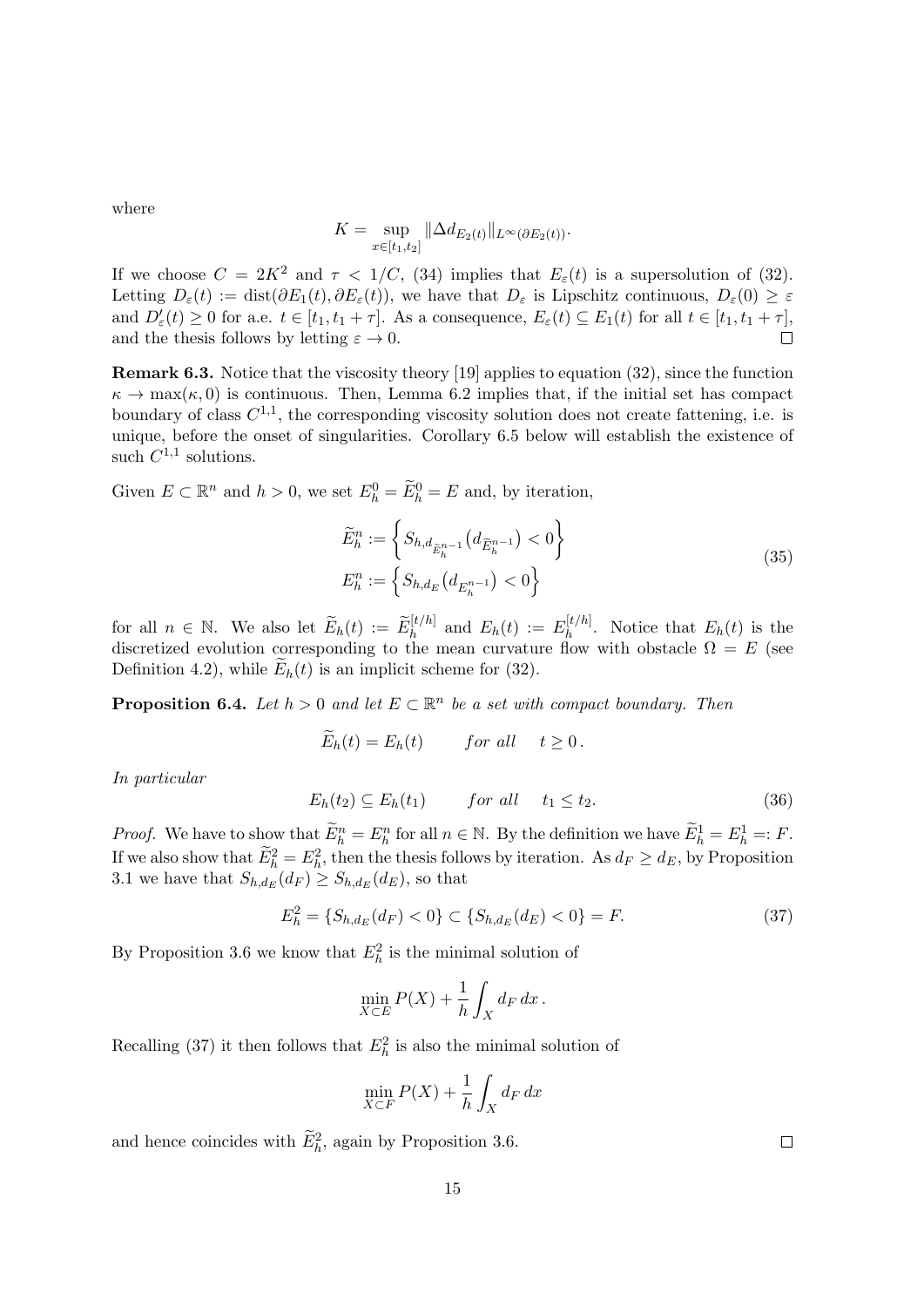Proposition 6.4 implies that the evolution  $(32)$ , with initial set E, can be seen as a particular case of (1) with  $\Omega = E$ . As a consequence, from Theorem 5.3 we get a short time existence result for regular solutions to (32).

**Corollary 6.5.** Let  $E \subset \mathbb{R}^2$  with compact boundary of class  $C^{1,1}$ . Then there exists  $T > 0$ such that (32) admits a unique solution  $E(t)$  on  $[0, T]$  with  $E(0) = E$  and  $\partial E(t)$  a compact set of class  $C^{1,1}$  for all  $t \in [0,T]$ . Moreover

$$
E(t_2) \subseteq E(t_1) \qquad \text{for all} \quad t_1 \le t_2. \tag{38}
$$

 $\Box$ 

*Proof.* Thanks to Theorem 5.3 there exist  $T > 0$  and a unique solution  $E(t)$  of (1) on [0, T], with  $E(0) = E = \Omega$  and  $\partial E(t)$  of class  $C^{1,1}$ . By Proposition 6.4, for all  $\bar{t} \in [0, T)$ ,  $E(t)$  is the solution of (1) on  $[\bar{t}, T]$  with obstacle  $\Omega = E(\bar{t})$ . In particular, letting as above  $d(x,t) = d_{E(t)}(x)$  and recalling (11), this implies

$$
\frac{\partial d}{\partial t} = \max (\Delta d + O(d), 0) \quad \text{a.e. in } U \times [0, T],
$$

that is,  $E(t)$  is the solution of (32) in the sense of Definition 6.1. The uniqueness of  $E(t)$  follows from Lemma 6.2, and (38) follows from (36).

### References

- [1] L. Almeida, P. Bagnerini, A. Habbal, S. Noselli, F. Serman. Tissue repair modeling. in Singularities in Nonlinear Evolution Phenomena and Applications, CRM Series, vol. 9, 2009.
- [2] L. Almeida, P. Bagnerini, A. Habbal, S. Noselli, F. Serman. A mathematical model for dorsal closure. J. Theor. Biol., 268(1):105–119, 2011.
- [3] L. Almeida, P. Bagnerini, A. Habbal. Modeling actin cable contraction. Preprint, 2011.
- [4] L. Almeida, J. Demongeot. Predictive power of "a minima" models in biology. Preprint, 2011.
- [5] F. Almgren, J. E. Taylor, and L.-H. Wang. Curvature-driven flows: a variational approach. SIAM J. Control Optim., 31(2):387–438, 1993.
- [6] L. Ambrosio. Movimenti minimizzanti. Rend. Accad. Naz. Sci. XL Mem. Mat. Appl.  $(5)$ , 19:191–246, 1995.
- [7] L. Ambrosio, N. Fusco, and D. Pallara. Functions of bounded variation and free discontinuity problems. Oxford Mathematical Monographs. The Clarendon Press Oxford University Press, New York, 2000.
- [8] G. Barles, A. Cesaroni and M. Novaga, Homogenization of fronts in highly heterogeneous media. SIAM J. on Math. Anal., 43(1):212–227, 2011.
- [9] G. Barles and F. Da Lio. Remarks on the Dirichlet and State-Constraint Problems for Quasilinear Parabolic Equations. Adv. Differential Equations, 8(8):897–922, 2003.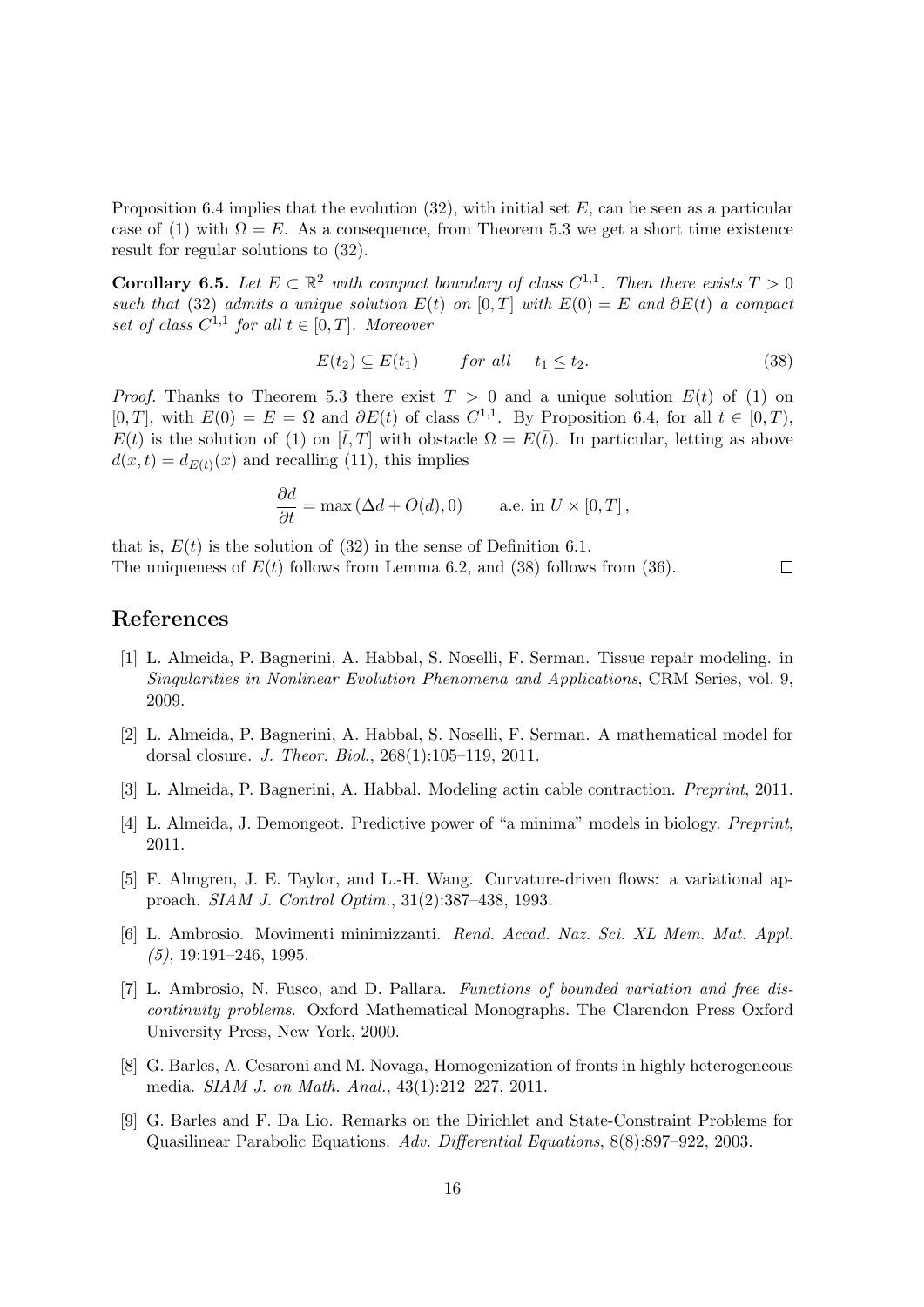- [10] G. Bellettini and M. Novaga. Comparison results between minimal barriers and viscosity solutions for geometric evolutions. Ann. Scuola Norm. Sup. Pisa Cl. Sci., 26(1):97–131, 1998.
- [11] G. Bellettini, V. Caselles, A. Chambolle and M. Novaga. Crystalline mean curvature flow of convex sets. Arch. Ration. Mech. Anal., 179(1):109-152, 2006.
- [12] L. Caffarelli. The obstacle problem revisited. J. Four. Anal. Appl., 4:383-402, 1998.
- [13] P. Cardaliaguet, P.-L. Lions and P. Souganidis. A discussion about the homogenization of moving interfaces. J. Math. Pures Appl., 91(4):339–363, 2009.
- [14] V. Caselles and A. Chambolle. Anisotropic curvature-driven flow of convex sets. Nonlinear Anal., 65(8):1547-1577, 2006.
- [15] A. Chambolle. An algorithm for mean curvature motion. Interfaces Free Bound., 6(2):195–218, 2004.
- [16] A. Chambolle, V. Caselles, D. Cremers, M. Novaga and T. Pock, An introduction to Total Variation for Image Analysis. In Theoretical Foundations and Numerical Methods for Sparse Recovery, De Gruyter, Radon Series Comp. Appl. Math., vol. 9, pp. 263-340, 2010.
- [17] A. Chambolle and M. Novaga. Implicit time discretization of the mean curvature flow with a discontinuous forcing term. *Interfaces Free Bound.*, 10:283-300, 2008.
- [18] B. Craciun and K. Bhattacharya. Effective motion of a curvature-sensitive interface through a heterogeneous medium. Interfaces Free Bound., 6:151–173, 2004.
- [19] M. Crandall, H. Ishii and P.-L. Lions. User's guide to viscosity solutions of second order partial differential equations. Bull. Amer. Math. Soc., 27(1):1–67, 1992.
- [20] F. Da Lio. Comparison results for quasilinear equations in annular domains and applications. Comm. Partial Differential Equations, 27(1-2):283–323, 2002.
- [21] N. Dirr, G. Karali and N. K. Yip. Pulsating wave for mean curvature flow in inhomogeneous medium. European J. Appl. Math., 19:661-699, 2008.
- [22] M. S. Hutson, Y. Tokutake, M. Chang, J. Bloor, S. Venakides, D. P Kiehart and G. Edwards. Forces for morphogenesis investigated with laser microsurgery and quantitative modeling. Science, 300(5616):145–149, 2003.
- [23] R. V. Kohn, S. Serfaty. A deterministic-control based approach to fully nonlinear parabolic and elliptic equations. Comm. Pure Appl. Math., 63:1298–1350, 2010.
- [24] S. Luckhaus and T. Sturzenhecker. Implicit time discretization for the mean curvature flow equation. Calc. Var. Partial Differential Equations, 3(2):253–271, 1995.
- [25] M. Miranda. Frontiere minimali con ostacoli. Ann. Univ. Ferrara, 16(1):29–37, 1971.
- [26] R. Phillips. Crystals, Defects and Microstructures. Cambridge University Press, 2001.